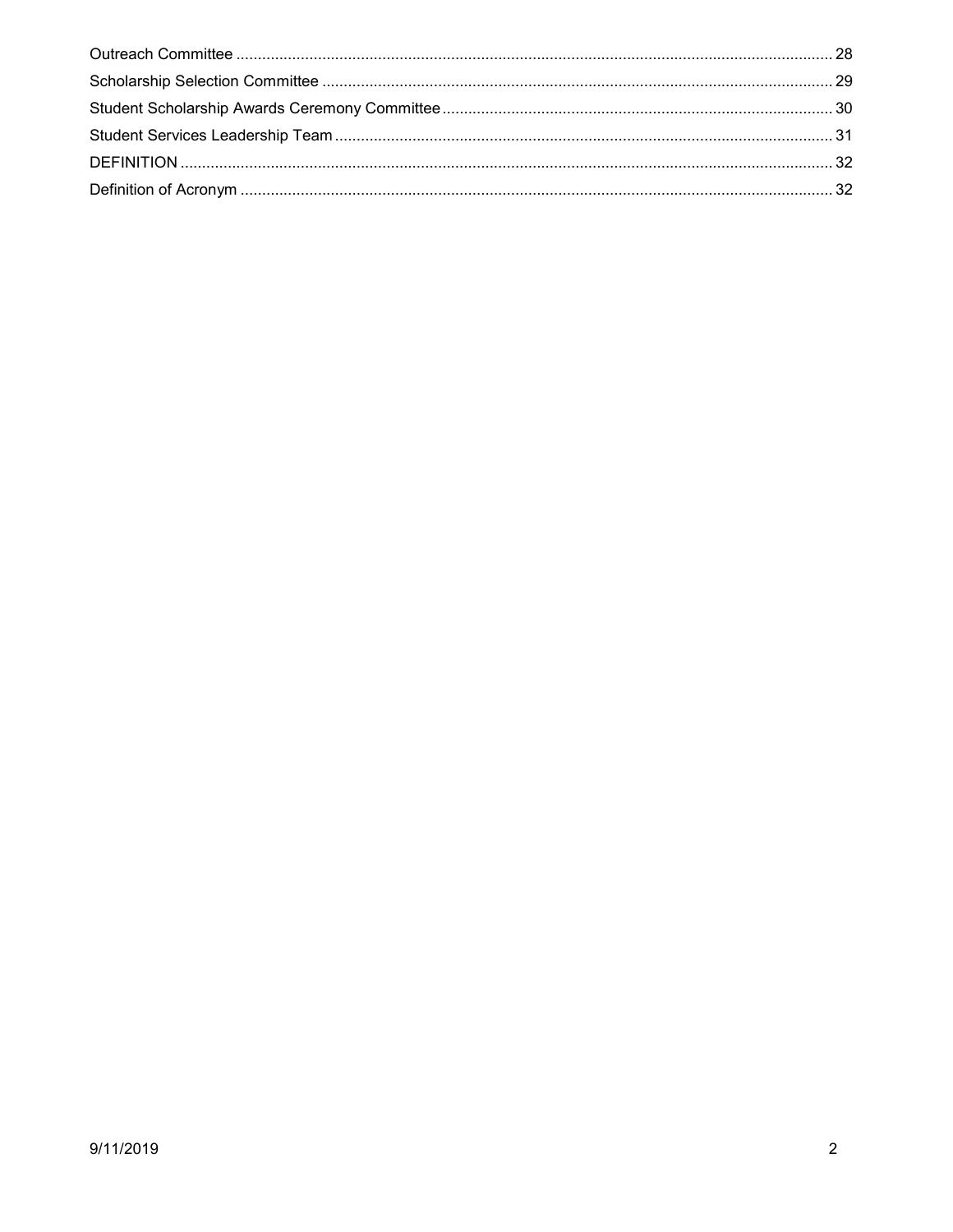# <span id="page-2-0"></span>**GOVERNANCE COMMITTEES**

#### <span id="page-2-1"></span>**Academic Senate**

Serves as policy making body for the Academic Senate; promotes the general welfare of Skyline College, its faculty, and the San Mateo County Community College District; represents the faculty in making recommendations to the administration of the College and the District Board of Trustees with respect to academic and professional matters; works toward the development and improvement of professional standards; provides for continuous study of faculty and College problems.

| 2019-2020                                                      |
|----------------------------------------------------------------|
| Membership (elected by faculty)                                |
|                                                                |
| Kathryn Browne, President                                      |
| Jesse Raskin, Vice President                                   |
| Jing Folsom, Secretary                                         |
| Mustafa Popal, Treasurer                                       |
|                                                                |
|                                                                |
| <b>Committee Chairs:</b><br>Jessica Hurless, Chair, Curriculum |
|                                                                |
| Nathan Jones, Chair, Ed Policy                                 |
| Rika Yonamura-Fabian, Chair, Professional                      |
| Personnel                                                      |
|                                                                |
| <b>Division Representatives:</b>                               |
| Carina Anttila-Suarez, SMT                                     |
| Younga Choi, SMT                                               |
| Dick Clair, BEPP                                               |
| Barbara Cozonkoff, Adjunct                                     |
| Lisa Cresson, Adjunct, Spring                                  |
| Jacquie Escobar, COUN                                          |
| Jarrod Feiner, Language Arts                                   |
| Bridget Fischer, SS/CA                                         |
| Filipp Gleyzer, BEPP                                           |
| Jennifer Merrill, SS/CA                                        |
| Suzanne Poma, COUN                                             |
| Bianca Rowden-Quince, ASLT                                     |
| Tim Rottenberg, Adjunct - Fall                                 |
| Cassidy Ryan, CTE                                              |
| Amber Steele, KAD                                              |
| Erinn Struss, Language Arts                                    |
| Pia Walawalkar, ASLT                                           |
|                                                                |
| <b>Non-voting Representative</b>                               |
| Paul Bissember - AFT                                           |
| Alejandro Guzman - ASSC                                        |
| Nathan Jones - SEEED                                           |
| Bianca Rowden-Quince - OER                                     |
| Classified Senate - TBD                                        |
| <b>Student Equity - TBD</b>                                    |
|                                                                |
| <b>Meeting Date/Time/Location</b>                              |
| First and Third Thursdays of the month                         |
| $2:10 - 4:00 p.m.$                                             |
| Building 6, Room 6203                                          |
|                                                                |
|                                                                |
|                                                                |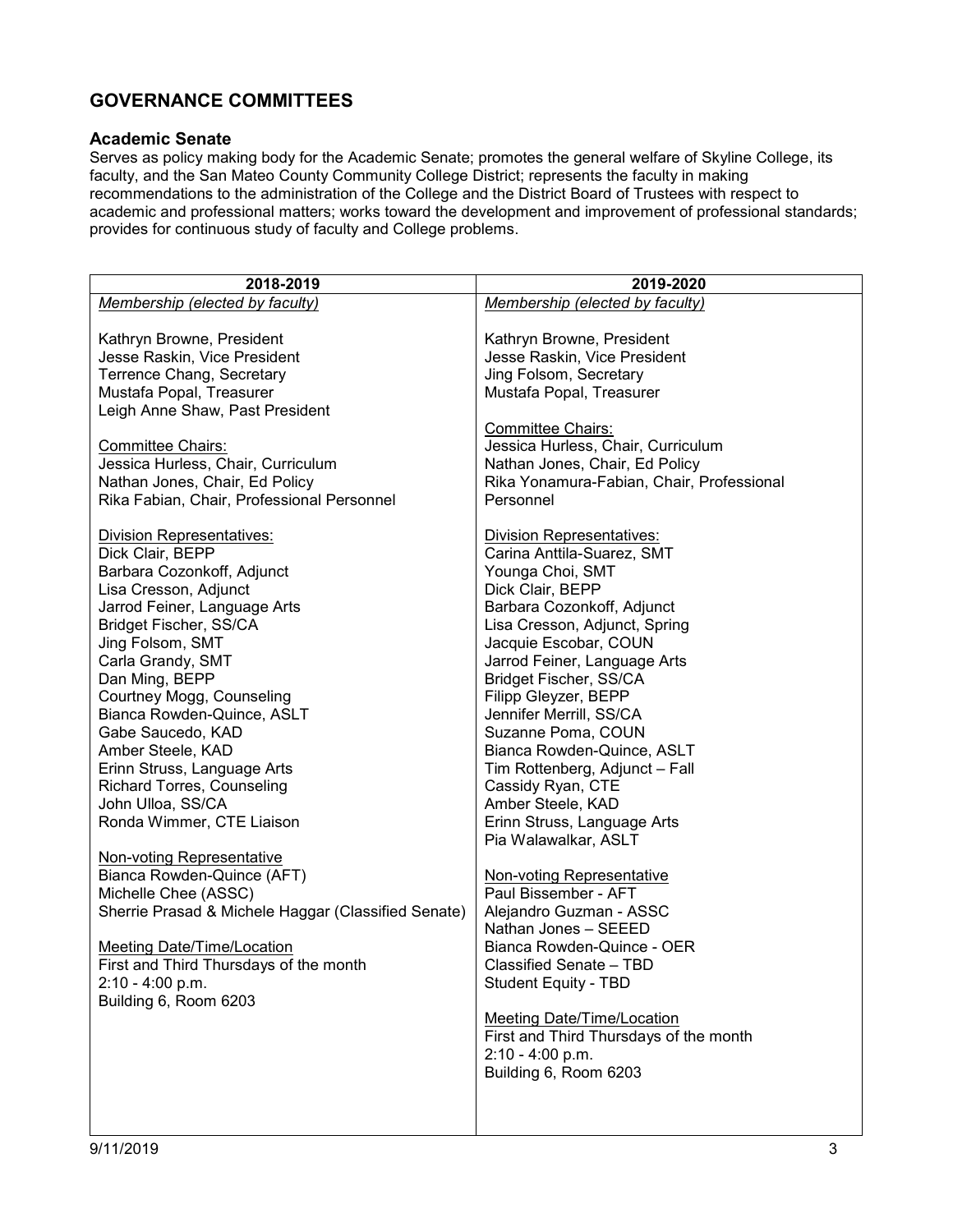### <span id="page-3-0"></span>**Curriculum Committee**

The Curriculum Committee carries on regular review of the entire College curriculum; considers for recommendation all matters of administrative policy concerning the curriculum; considers for recommendation proposals for new courses and programs; recommends action on all deletions, classifications and changes in courses and programs.

| 2018-2019                                                                                                                                                                                                                                                                                                                                           | 2019-2020                                                                                                                                                                                                                                                                                                                                         |
|-----------------------------------------------------------------------------------------------------------------------------------------------------------------------------------------------------------------------------------------------------------------------------------------------------------------------------------------------------|---------------------------------------------------------------------------------------------------------------------------------------------------------------------------------------------------------------------------------------------------------------------------------------------------------------------------------------------------|
| Membership (one to two elected faculty                                                                                                                                                                                                                                                                                                              | Membership (one to two elected faculty                                                                                                                                                                                                                                                                                                            |
| representatives from each division)                                                                                                                                                                                                                                                                                                                 | representatives from each division)                                                                                                                                                                                                                                                                                                               |
| Jessica Hurless, Chair                                                                                                                                                                                                                                                                                                                              | Jessica Hurless, Chair                                                                                                                                                                                                                                                                                                                            |
| Janelle Barbier, SMT Rep<br>Anthony Brunicardi, KAD Rep<br>Jacqueline Escobar, COUN Rep<br>Kathleen Feinblum, LA Rep<br>Jan Fosberg, KAD Rep<br>David Hasson, SMT Rep<br>Lorna Jones, GLPS Rep<br>Poh Kim Lim, ASLT Rep<br>Jude Navari, SS/CA Rep<br>Cassidy Ryan, BEPP Rep                                                                         | Kristina Brower, BEPP Rep<br>Anthony Brunicardi, KAD Rep<br>Jacqueline Escobar, COUN Rep<br>Kathleen Feinblum, LA Rep<br>Safiyyah Forbes, SMT Rep<br>Jan Fosberg, KAD Rep<br>David Hasson, SMT Rep<br>Poh Kim Lim, ASLT Rep<br>Jude Navari, SS/CA Rep<br>Alberto Santellan, COUN Rep                                                              |
| Alberto Santellan, COUN Rep                                                                                                                                                                                                                                                                                                                         | Arthur Takayama, SS/CA Rep                                                                                                                                                                                                                                                                                                                        |
| Hellen Zhang, BEPP Rep                                                                                                                                                                                                                                                                                                                              | Hellen Zhang, BEPP Rep                                                                                                                                                                                                                                                                                                                            |
| VACANT, SS/CA Rep                                                                                                                                                                                                                                                                                                                                   |                                                                                                                                                                                                                                                                                                                                                   |
| <b>Ex Officio Members</b><br>Marianne Beck, Articulation Officer<br>Sara Benchohra, ASSC Rep<br>Christopher Collins, Distance Education Liaison<br>Luis Escobar, Dean, Counseling<br>Adriana Johnston, Classified Senate Rep<br>Andrea Mendez, ASSC Rep<br>William Minnich, Dean of Enrollment Services<br>Jennifer Taylor-Mendoza, VP, Instruction | <b>Ex Officio Members</b><br>Marianne Beck, Articulation Officer<br>Christopher Collins, Distance Education Liaison<br>Luis Escobar, Dean, Counseling<br>Carlos Ungo, ASSC Rep<br>Adriana Johnston, Classified Senate Rep<br>William Minnich, Dean of Enrollment Services<br>Jennifer Taylor-Mendoza, VP, Instruction<br>Sherrie Prasad, Recorder |
|                                                                                                                                                                                                                                                                                                                                                     | Maria Norris, Staff Support to Curriculum Committee                                                                                                                                                                                                                                                                                               |
| Sherrie Prasad, Recorder<br>Maria Norris, Staff Support to Curriculum Committee                                                                                                                                                                                                                                                                     |                                                                                                                                                                                                                                                                                                                                                   |
|                                                                                                                                                                                                                                                                                                                                                     | <b>Meeting Date/Time/Location</b><br>First and Third Wednesday of the month                                                                                                                                                                                                                                                                       |
| <b>Meeting Date/Time/Location</b>                                                                                                                                                                                                                                                                                                                   | $2:10 - 4:00$ p.m.                                                                                                                                                                                                                                                                                                                                |
| First and Third Wednesday of the month<br>$2:10 - 4:00$ p.m.                                                                                                                                                                                                                                                                                        | Building 4, Room 4301                                                                                                                                                                                                                                                                                                                             |
| Building 4, Room 4301                                                                                                                                                                                                                                                                                                                               |                                                                                                                                                                                                                                                                                                                                                   |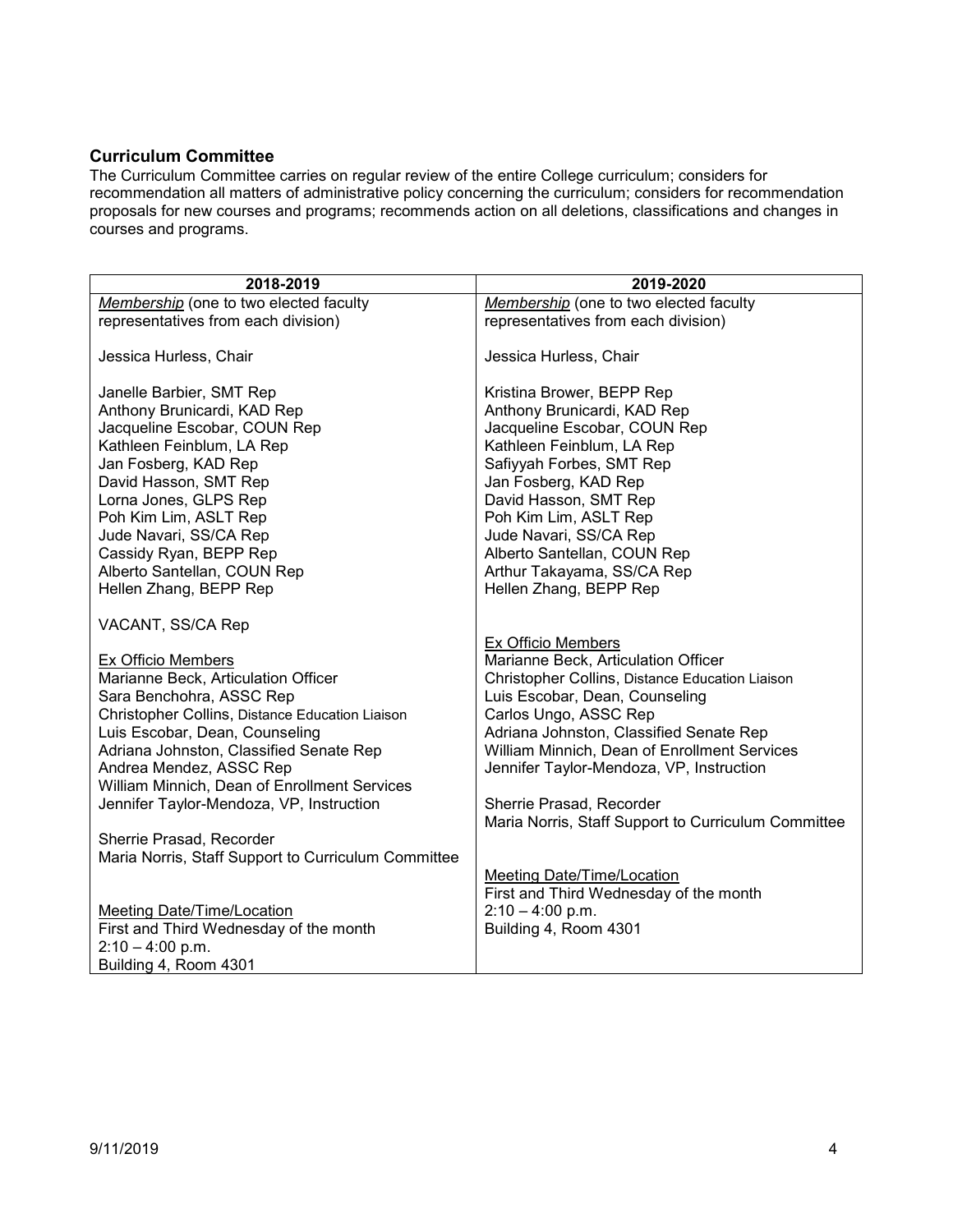### <span id="page-4-0"></span>**Educational Policy Committee**

This committee considers for recommendation all matters of educational policy including academic standards, probation, disqualification, readmissions policies, grading procedures, matriculation, student behavior, and student grievance procedures; considers for recommendation all matters of administrative policy concerning educational policy, including policies of the Office of Instruction and the Office of Student Services.

| 2018-2019                                           | 2019-2020                                           |
|-----------------------------------------------------|-----------------------------------------------------|
| Membership (one elected faculty representative from | Membership (one elected faculty representative from |
| each division)                                      | each division)                                      |
| Nathan Jones, Chair                                 | Nathan Jones, Chair                                 |
| Jim Bowsher, LA Rep                                 | Marianne Beck, Classified Rep                       |
| Carlos Colombetti, SS/CA Rep                        | Carlos Colombetti, SS/CA Rep                        |
| Michael Cross, LA Rep                               | Michael Cross, LA Rep                               |
| Luis Escobar, Dean, Counseling                      | Luis Escobar, Dean, Counseling                      |
| Rayne Frantzen, ASSC Rep                            | Michele Haggar, Classified Senate Rep               |
| Michele Haggar, Classified Senate Rep               | Rick Hough, SMT Rep                                 |
| Rick Hough, SMT Rep                                 | Michael Kane, Dean BEPP                             |
| William Minnich, Dean, Enrollment Services          | Joyce Lee, COUN Rep                                 |
| Joseph Morello, Jr., Dean, KAD                      | William Minnich, Dean, Enrollment Services          |
| Hui Pate, BEPP Rep                                  | Hui Pate, BEPP Rep                                  |
| Marisa Thigpen, ASLT Rep                            | Jessielyn Pil, ASSC Rep                             |
| Vacant, COUN Rep                                    | Carlos Romero, Counseling                           |
| Vacant, COUN Rep                                    | Marisa Thigpen, ASLT Rep                            |
| Ex Officio Members                                  | Ex Officio Members                                  |
| Angélica Garcia, VP Student Services                | Angélica Garcia, VP Student Services                |
| Meeting Date/Time/Location                          | Meeting Date/Time/Location                          |
| First Tuesday of month                              | First Tuesday of month                              |
| $2:00 - 3:00$ p.m.                                  | $2:00 - 3:00$ p.m.                                  |
| Building 6, Room 6205                               | Building 6, Room 6205                               |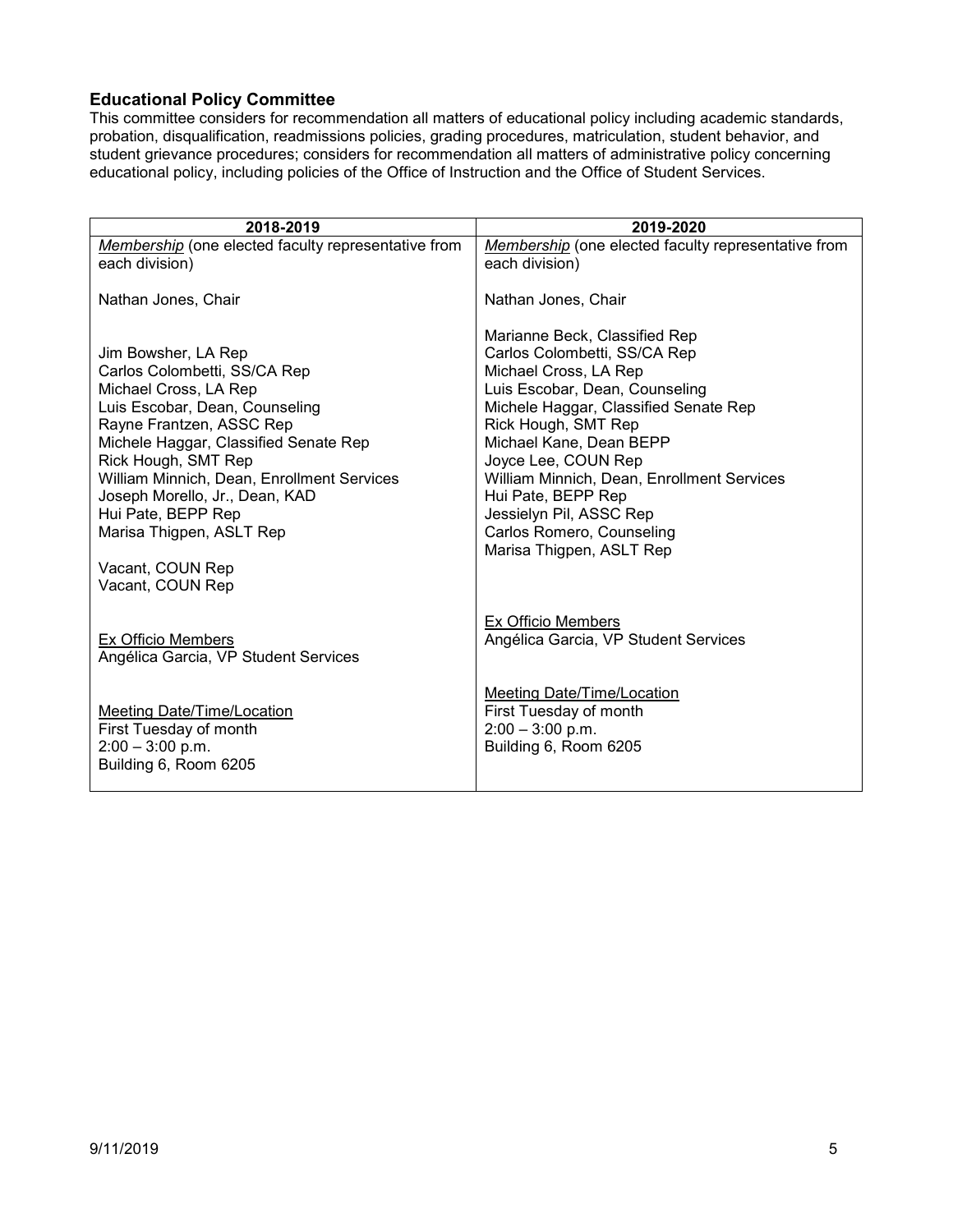#### <span id="page-5-0"></span>**Professional Personnel Committee**

This committee promotes staff development and professional growth; considers questions of professional ethics; reviews and makes recommendations concerning Program Improvement Funds and other faculty proposals as necessary; makes recommendations concerning faculty awards; reviews and recommends faculty development projects as required.

| 2018-2019                                                                | 2019-2020                                                                |
|--------------------------------------------------------------------------|--------------------------------------------------------------------------|
| Membership (one elected faculty representative from<br>each division)    | Membership (one elected faculty representative from<br>each division)    |
| Rika Fabian, Chair                                                       | Rika Fabian, Chair                                                       |
| Shari Bookstaff, SMT                                                     | Shari Bookstaff, SMT                                                     |
| Zaid Ghori, GLPS                                                         | Zaid Ghori, GLPS                                                         |
| Michelle Hawkins, SS/CA                                                  | Michelle Hawkins, SS/CA                                                  |
| Nancy Kaplan-Beigel, LA                                                  | Nina Floro, LA                                                           |
| Nathaniel Nevado, COUN                                                   | Nathaniel Nevado, COUN                                                   |
| Regina Mitchell, BEPP                                                    | Regina Mitchell, BEPP                                                    |
| Amber Steele, KAD                                                        | Amber Steele, KAD                                                        |
| Ex Officio Members<br>Chris Gibson, Dean, Language Arts                  | Ex Officio Members<br>Chris Gibson, Dean, Language Arts                  |
| <b>Meeting Date/Time/Location</b><br>Meets one or more times a semester. | <b>Meeting Date/Time/Location</b><br>Meets one or more times a semester. |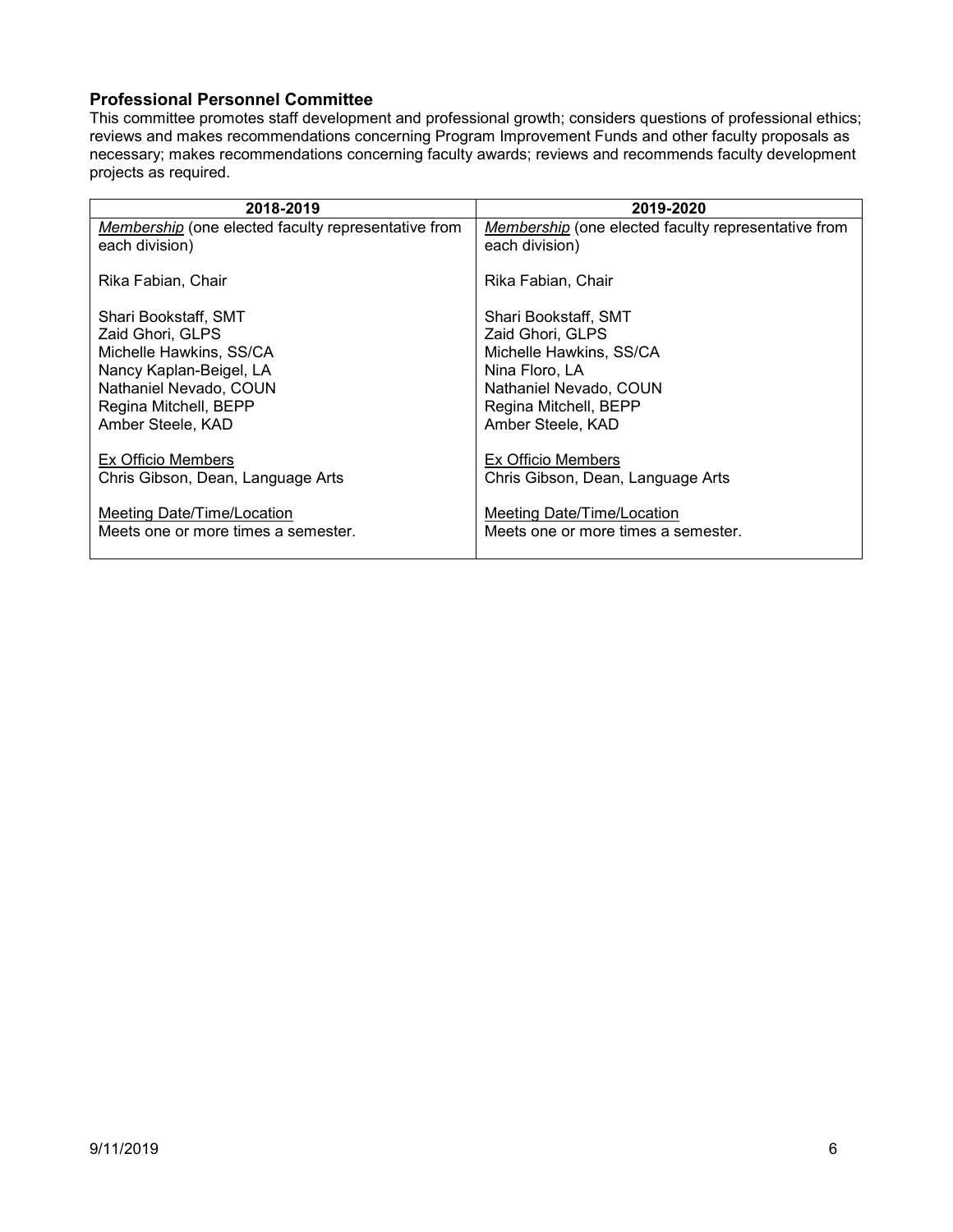#### <span id="page-6-0"></span>**Accreditation Oversight Committee (AOC)**

The overarching mission of this committee is student success through successful accreditation. It is the responsibility of the institution, CEO and ALO (Accreditation Liaison Officer) to keep Skyline College in compliance with the ERs (Eligibility Requirements), Accreditation Standards, including federal requirements, Commission policies, and Skyline's MVV (mission-Vision-Values). This committee will support the college in keeping in compliance.

The role of the Accreditation Oversight Committee is:

- 1. To review ongoing changes and requirements for accreditation at the federal, state and regional levels to facilitate keeping in compliance with ERs, Commission policies and Skyline College's MVV (Mission-Vision-Values)
- 2. To coordinate Skyline College's ongoing activities related to its accreditation, including developing and maintaining a systematic approach to tracking evidence,
- 3. To periodically review alignment of college process with accreditation standards,<br>4. To maintain the college's accreditation web site, and
- To maintain the college's accreditation web site, and
- 5. To provide open communication between the Accreditation Oversight Committee and the college community.

| 2018-2019                                                        | 2019-2020                                                     |
|------------------------------------------------------------------|---------------------------------------------------------------|
| Membership                                                       | Membership                                                    |
|                                                                  |                                                               |
| Ingrid Vargas, ALO, Dean of PRIE                                 | Ingrid Vargas, ALO, Dean of PRIE                              |
|                                                                  |                                                               |
| Eloisa Briones, VP, Administrative Services                      | Eloisa Briones, VP, Administrative Services                   |
| Michelle Chee, ASSC Rep (shared vote)                            | Morelia Cruz, ASSC Rep                                        |
| Luis Escobar, Dean of Counseling                                 | Tzilali Diaz, ASSC Rep                                        |
| Abiodun Foresythe, ASSC Rep (shared vote)                        | Luis Escobar, Dean of Counseling                              |
| Angélica Garcia, VP, Student Services                            | Angélica Garcia, VP, Student Services                         |
| Raymond Hernandez, Dean, SMT                                     | Alejandro Guzman, ASSC Rep (shared vote)                      |
| James Houpis, Dean, ASLT                                         | Raymond Hernandez, Dean, SMT                                  |
| Thiri Htun, ASSC Rep (shared vote)                               | Michael Kane, Dean, BEPP                                      |
| William Minnich, Dean, Enrollment Services                       | William Minnich, Dean, Enrollment Services                    |
| Zahra Mojtahedi, PRIE Rep                                        | Rolin Moe, Dean, ASLT                                         |
| Dani Redding LaPuz, Dean, SSCA                                   | Zahra Mojtahedi, PRIE Rep                                     |
| Pcyeta Stroud, Classified Senate Rep                             | Rolo Mutual, ASSC Rep<br>Pcyeta Stroud, Classified Senate Rep |
| Jennifer Taylor-Mendoza, VP, Instruction<br>Karen Wong, PRIE Rep | Jennifer Taylor-Mendoza, VP, Instruction                      |
| Andrea Vizenor, Director of Workforce Development                | Karen Wong, PRIE Rep                                          |
|                                                                  | Andrea Vizenor, Dean, SPWD                                    |
| Leigh Anne Shaw, Academic Senate Rep                             |                                                               |
|                                                                  | Leigh Anne Shaw, Academic Senate Rep                          |
| *ASSC Rep only counts for one vote                               |                                                               |
|                                                                  | *ASSC Rep only counts for one vote                            |
| Ex Officio Members                                               |                                                               |
| Regina Stanback Stroud, President                                | Ex Officio Members                                            |
|                                                                  | Jannett Jackson, Interim President                            |
| Meeting Date/Time/Location                                       |                                                               |
| Third Monday of the month                                        | <b>Meeting Date/Time/Location</b>                             |
| $9:00 - 10:00$ a.m.                                              | Third Monday of the month                                     |
| Building 4, Room 4343                                            | $9:00 - 10:00$ a.m.                                           |
|                                                                  | Building 4, Room 4343                                         |
|                                                                  |                                                               |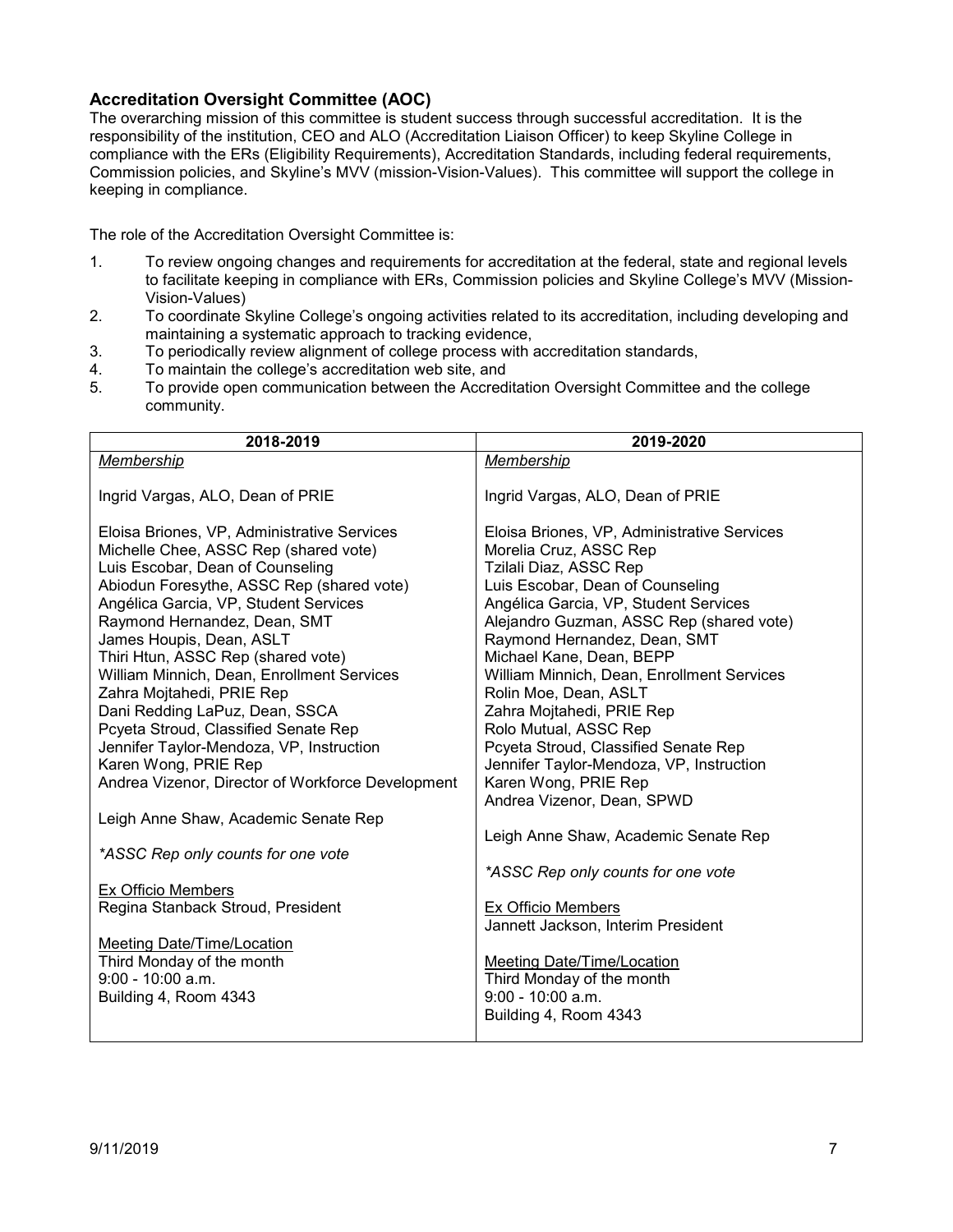#### <span id="page-7-0"></span>**Advisory Committee for Employee Development (ACED)**

ACED serves as the advisory committee for the Center for Transformative Teaching and Learning (CTTL), providing input and general guidance for CTTL programming and professional development activities at Skyline College. The committee supports the college in its strategic directions with regard to professional development, and streamlines information about funding opportunities for faculty and staff to participate in national conferences and dialogues. The committee also encourages and facilitates the creation of workshops and dialogues on campus, and supports the creation and management by the CTTL of all aspects of the workshop calendar for the entire year, including technology training, speakers, webinars, and leadership programs.

| 2018-2019                                                                                                                                                                     | 2019-2020                                                                                                                                               |
|-------------------------------------------------------------------------------------------------------------------------------------------------------------------------------|---------------------------------------------------------------------------------------------------------------------------------------------------------|
| Membership (5 faculty from each of the following                                                                                                                              | Membership (5 faculty from each of the following                                                                                                        |
| areas: CTE, Basic Skills, Transfer, and Non-                                                                                                                                  | areas: CTE, Basic Skills, Transfer, and Non-                                                                                                            |
| Instructional, Chair of Professional Personnel                                                                                                                                | Instructional, Chair of Professional Personnel                                                                                                          |
| Committee: 5 classified members from each of the                                                                                                                              | Committee; 5 classified members from each of the                                                                                                        |
| following areas: Student Services, Administrative                                                                                                                             | following areas: Student Services, Administrative                                                                                                       |
| Services, Several Other Divisions)                                                                                                                                            | Services, Several Other Divisions)                                                                                                                      |
| <b>CTTL Co-Coordinators</b>                                                                                                                                                   | <b>CTTL Co-Coordinators</b>                                                                                                                             |
| (Professional Development and Distance Education)                                                                                                                             | (Professional Development and Distance Education)                                                                                                       |
| Jesse Raskin, Co-Chair, Professional Development                                                                                                                              | Safiyyah Forbes, Co-Chair, Professional                                                                                                                 |
| Coordinator                                                                                                                                                                   | Development Coordinator                                                                                                                                 |
| James Houpis, Co-Chair, Dean, ASLT                                                                                                                                            | Rolin Moe, Co-Chair, Dean, ASLT                                                                                                                         |
| Administrative Membership                                                                                                                                                     | Administrative Membership                                                                                                                               |
| Jennifer Taylor-Mendoza, VP, Instruction                                                                                                                                      | Jennifer Taylor-Mendoza, VP, Instruction                                                                                                                |
| James Houpis, Dean, ASLT                                                                                                                                                      | Rolin Moe, Dean, ASLT                                                                                                                                   |
| Lasana Hotep, Dean, SESP                                                                                                                                                      | Lasana Hotep, Dean, SESP                                                                                                                                |
| <b>Faculty Membership</b><br>Rika Fabian, Academic Senate/SS/CA Rep<br>Jarrod Feiner, LA Rep<br>Nina Floro, LA Rep<br>Bianca Rowden-Quince, ASLT Rep<br>Amber Steele, KAD Rep | <b>Faculty Membership</b><br>Rika Fabian, Academic Senate/SS/CA Rep<br>Jarrod Feiner, LA Rep<br>Bianca Rowden-Quince, ASLT Rep<br>Amber Steele, KAD Rep |
| <b>Classified Membership</b>                                                                                                                                                  | <b>Classified Membership</b>                                                                                                                            |
| Kristina Brower, Classified Senate/BEPP Rep                                                                                                                                   | Nadia Tariq, Classified Senate Rep                                                                                                                      |
| Lynsey Hemstreet, Classified Senate/BEPP Rep                                                                                                                                  | Sherri Wyatt, Classified Senate Rep                                                                                                                     |
| Nadia Tariq, Classified Senate Rep                                                                                                                                            | <b>Associated Student Membership</b>                                                                                                                    |
| Sherrie Wyatt, Classified Senate Rep                                                                                                                                          | Pearl Ibeanusi, ASSC Rep                                                                                                                                |
| <b>Associated Student Membership</b><br>Michelle Chee, ASSC Rep<br>Sara Benchohra, ASSC Rep<br>Mariegail Mijares, ASSC Rep                                                    | <b>Professional Development Committee</b><br>Bianca Rowden-Quince<br>Rolin Moe                                                                          |
| <b>Professional Development Committee</b><br><b>Bianca Rowden-Quince</b><br>Jim Houpis                                                                                        | Meeting Date/Time/Location<br>Meets 2 - 4 times per year - TBA                                                                                          |
| <b>Meeting Date/Time/Location</b><br>Meets 2 - 4 times per year - TBA                                                                                                         |                                                                                                                                                         |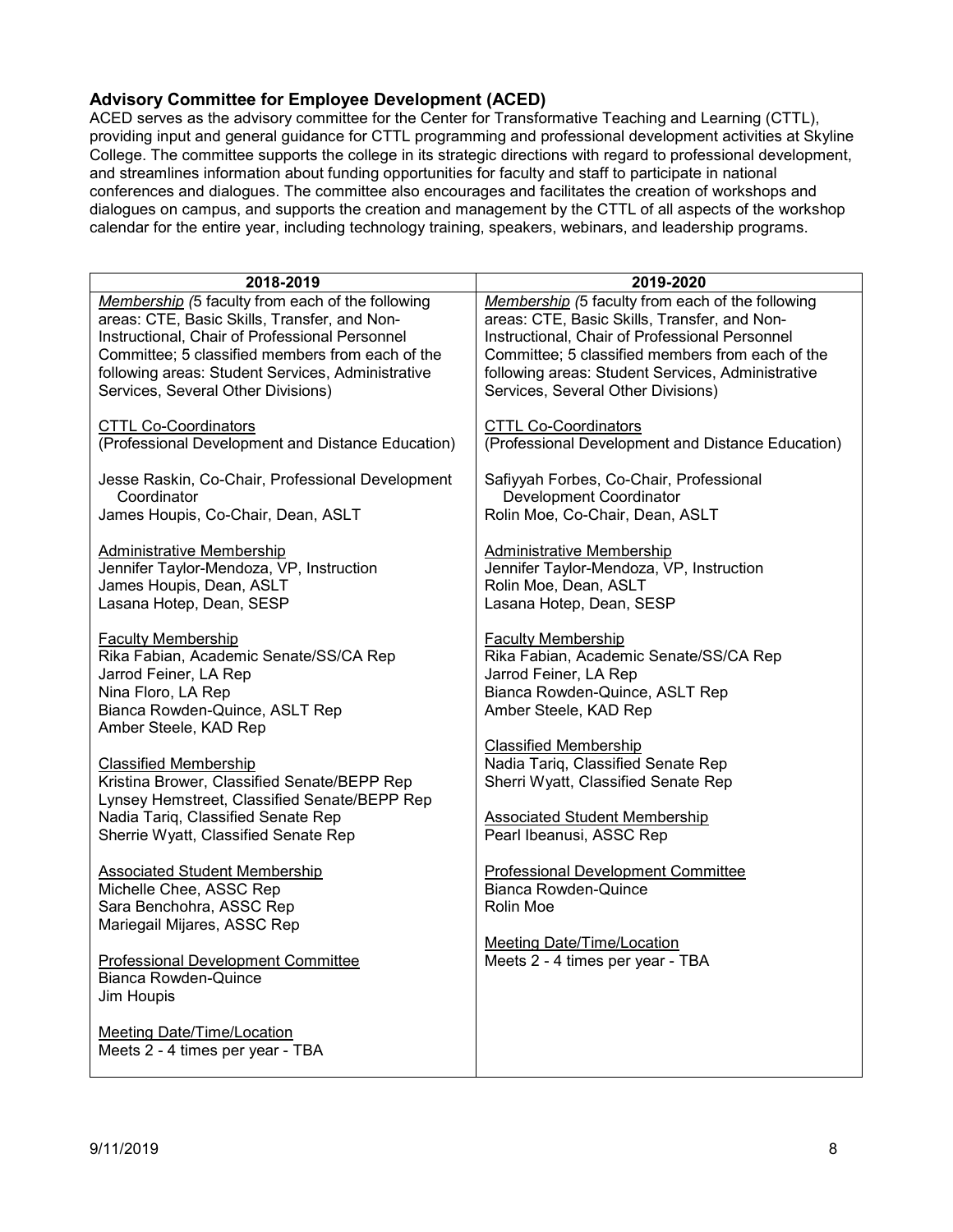### <span id="page-8-0"></span>**Associated Students of Skyline College**

Represents all Skyline students; maintains student body facilities; plans activities; adopts and supervises the ASSC budget; participates in College committees; shares in the development of College policies

| 2018-2019                                        | 2019-2020                                     |
|--------------------------------------------------|-----------------------------------------------|
| Membership (officers elected by students)        | Membership (officers elected by students)     |
|                                                  |                                               |
| <b>Executive Council Officers</b>                |                                               |
| Michelle Chee, President                         | Alejandro Guzman, President                   |
| Sara Benchohra, Vice President                   | Pearl Ibeanusi, Vice President                |
|                                                  | Kaelynn Malani, Commissioner of Activities    |
| Kristen Ersando, Commissioner of Activities      | Marie Kyla Perez, Commissioner of Publicity   |
| Pearl Ibeanusi, Commissioner of Finance          | Ga Hyeon Shin, Commissioner of Public Records |
| Abiodun Foresythe, Commissioner of Publicity     | Katrina Salas, Commissioner of Finance        |
| Cassandra Gutierrez, Commissioner of Public      | Jose Omar Gutierrez, Parliamentarian          |
| Records                                          |                                               |
| *. Parliamentarian                               | Senators:                                     |
| *, SOCC Liaison                                  | Ellaine Arroyo                                |
|                                                  | Miguel Cabrera                                |
| Senators                                         | Morelia Cruz                                  |
| Khaing Aye, Senator                              | <b>Felagot Desta</b>                          |
| Rayne Frantzen, Senator                          | <b>Tzitlali Diaz</b>                          |
| Alejandro Guzman, Senator                        | Mark Estrada                                  |
| Thiri Htun, Senator                              | Erik Ferrogiarro                              |
| Zaw Min Khant, Senator<br>Jacob Korf, Senator    | Queenie Gaviola                               |
| Andrea Mendez, Senator                           | Kaung Min Khant<br>Rolando Mutul              |
| Marigail Mijares, Senator                        | Gene Ryan Pangan                              |
|                                                  | Jessielyn Marie Pil                           |
| <b>Student Trustee</b>                           | Hadasa Serrano                                |
|                                                  | Anna Te                                       |
|                                                  | Carlos Ungo                                   |
| Advisors                                         |                                               |
| Amory Cariadus, Director of Student Development  | <b>Student Trustee:</b>                       |
| Ryan Samn, Student Life and Leadership Assistant | Jordan Chavez                                 |
|                                                  |                                               |
|                                                  | Advisors:                                     |
| <b>Meeting Date/Time/Location</b>                | Alvin Gubatina, Interim Student Life Manager  |
| Every Monday                                     | Ryan Samn, Student Life Assistant             |
| 4:00 - 6:00 p.m.                                 |                                               |
| Building 6, Room 6202                            | Meeting Date/Time/Location:                   |
|                                                  | Every Tuesday, 4:00 - 6:00 PM                 |
|                                                  | Building 6, Room 6202                         |
|                                                  |                                               |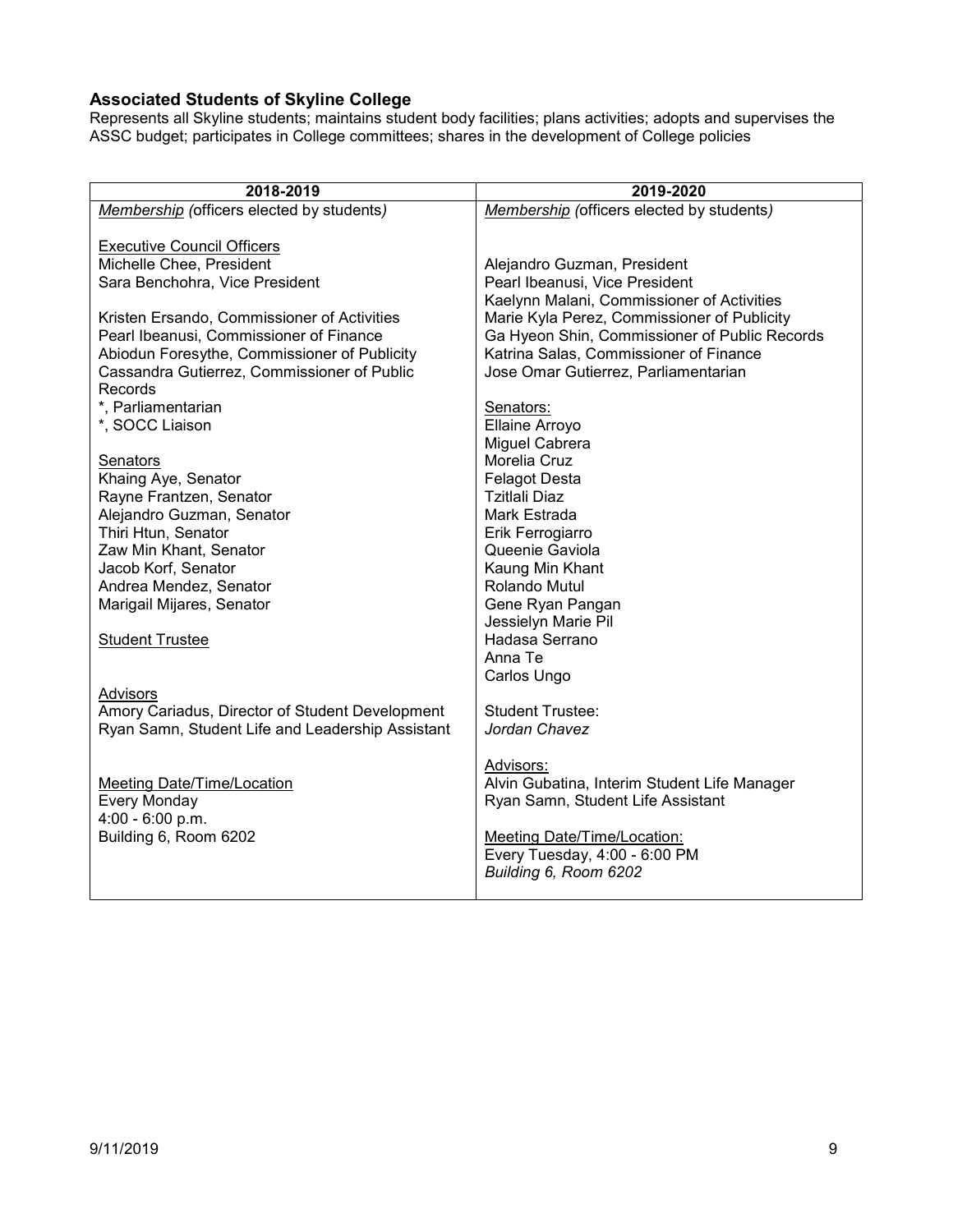### <span id="page-9-0"></span>**Student Organizations and Clubs Council**

This group meets to share information about the events and programs that they sponsor on campus. They also share information about volunteer projects, student outreach and how to recruit new members.

| 2018-2019                                                                                           | 2019-2020                                                                                                      |
|-----------------------------------------------------------------------------------------------------|----------------------------------------------------------------------------------------------------------------|
| Membership (one representative from each student                                                    | Membership (one representative from each student                                                               |
| organization and club on campus)                                                                    | organization and club on campus)                                                                               |
| Amory Cariadus, Director of Student Development<br>Ryan Samn, Student Life and Leadership Assistant | Alvin Gubatina, Interim Director of Student<br>Development<br>Ryan Samn, Student Life and Leadership Assistant |
| List of current clubs is available at                                                               | List of current clubs is available at                                                                          |
| http://skylinecollege.edu/studentclubs/clublisting.php                                              | http://skylinecollege.edu/studentclubs/clublisting.php                                                         |
| or at the Center for Student Life and Leadership                                                    | or at the Center for Student Life and Leadership                                                               |
| Development, Room 6212.                                                                             | Development, Room 6212.                                                                                        |
| <b>Meeting Date/Time/Location</b>                                                                   | Meeting Date/Time/Location                                                                                     |
| First and Third Wednesday of the Month                                                              | First and Third Wednesday of the Month                                                                         |
| 2:00 p.m.                                                                                           | 2:00 p.m.                                                                                                      |
| Building 6, Room 6212                                                                               | Building 6, Room 6212                                                                                          |

#### <span id="page-9-1"></span>**Classified Senate**

The Classified Senate represents the needs, concerns and viewpoints of the classified staff with respect to the District Participatory Governance Agreement, excluding all matters related to collective bargaining. It is one of the constituent groups of Skyline College's participatory governance organizational structure. The Classified Senate represents all classified employees at Skyline College, CSEA, AFSCME, and non-represented classified employees; which includes classified supervisors and management.

| 2018-2019                                            | 2019-2020                                            |
|------------------------------------------------------|------------------------------------------------------|
| <i>Membership</i> (officers are elected by students) | <i>Membership</i> (officers are elected by students) |
| <b>Executive Council Officers</b>                    | <b>Executive Council Officers</b>                    |
| Michele Haggar, President                            | Michele Haggar, President                            |
| Sherri Prasad, Vice President                        | Sherri Prasad, Vice President                        |
| Gretel Barreto, Secretary                            | Gretel Barreto, Secretary                            |
| Scott Mansfield, Treasurer                           | Belinda Chan, Treasurer                              |
| Kennya Ruiz, Historian                               | Kennya Ruiz, Historian                               |
| Belinda Chan, Parliamentarian                        | Golda Margate, Parliamentarian                       |
| Meeting Date/Time/Location                           | Meeting Date/Time/Location                           |
| First Thursday of the month                          | First Thursday of the month                          |
| $1:30 - 2:30$ p.m.                                   | 2:00-3:30 p.m.                                       |
| Building 4, Room 4301                                | Building 4, Room 4301                                |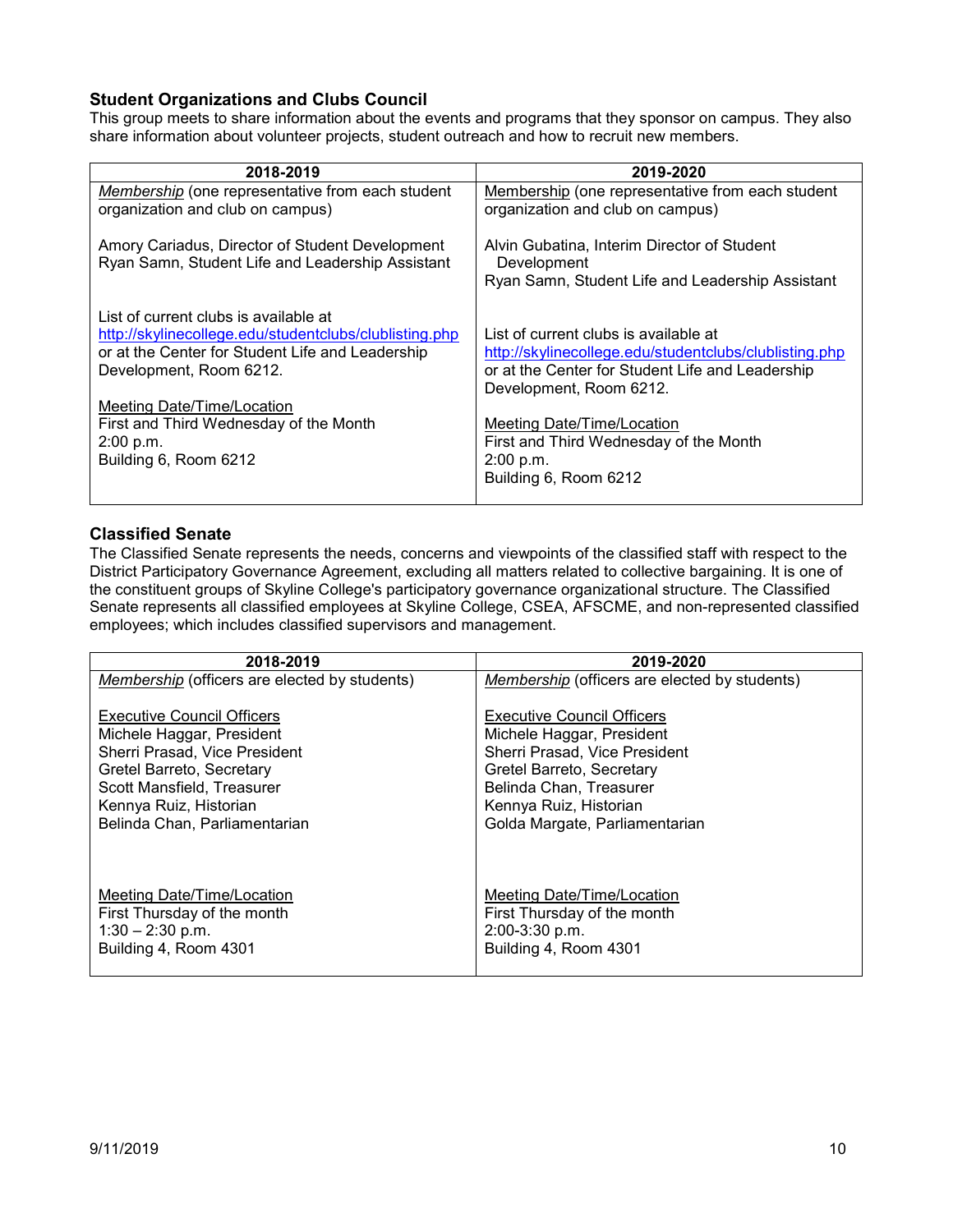### <span id="page-10-0"></span>**College Governance Council (CGC)**

The College Council is the primary planning and policy formulation group for the College, thereby establishing the charges to other units and committees in accomplishing specific tasks including, but not limited to, the following areas: budget, programs, student equity, accreditation, and program review. The Council is responsible for reviewing the progress and accomplishments of the units and committees. The Council serves as the umbrella participatory governance committee for the College and is a major participant in decision making for the College.

| 2018-2019                                                     | 2019-2020                                                                                   |
|---------------------------------------------------------------|---------------------------------------------------------------------------------------------|
| Membership (College President and Vice Presidents,            | Membership (College President and Vice Presidents,                                          |
| Academic Senate President and Vice President,                 | Academic Senate President and Vice President,                                               |
| Classified Senate President and Vice President,               | Classified Senate President and Vice President,                                             |
| Associated Students President and Vice President)             | Associated Students President and Vice President)                                           |
| Regina Stanback Stroud, Chair, College President              | Jannett Jackson, Chair, Interim College President                                           |
| Sarah Benchohra, VP, Associate Students of Skyline<br>College | Eloisa Briones, VP, Administrative Services<br>Kathryn Browne, President of Academic Senate |
| Eloisa Briones, VP, Administrative Services                   | Angélica Garcia, VP, Student Services                                                       |
| Kathryn Browne, President of Academic Senate                  | Alejandro Guzman, President, ASSC                                                           |
| Angélica Garcia, VP, Student Services                         | Michele Haggar, President, Classified Senate                                                |
| Michele Haggar, President, Classified Senate                  | Pearl Ibeanusi, Vice President, ASSC                                                        |
| Jacqueline Honda, Interim Dean, PRIE                          | Sherri Prasad, VP, Classified Senate                                                        |
| Margarita Jimenez, ASSC Rep                                   | Jennifer Taylor-Mendoza, VP, Instruction                                                    |
| Sherri Prasad, VP, Classified Senate                          | Jesse Raskin, VP, Academic Senate                                                           |
| Jennifer Taylor-Mendoza, VP, Instruction                      |                                                                                             |
| Jesse Raskin, VP, Academic Senate                             | Ex-Officio<br>Cherie Colin, Director, MCPR                                                  |
| Meeting Date/Time/Location                                    | Ingrid Vargas, Dean, PRIE                                                                   |
| Fourth Wednesday of the month                                 |                                                                                             |
| $2:10 - 4:00$ p.m.                                            | <b>Meeting Date/Time/Location</b>                                                           |
| Building 4, Room 4343                                         | Fourth Wednesday of the month                                                               |
|                                                               | $2:10 - 4:00$ p.m.                                                                          |
|                                                               | Building 4, Room 4343                                                                       |
|                                                               |                                                                                             |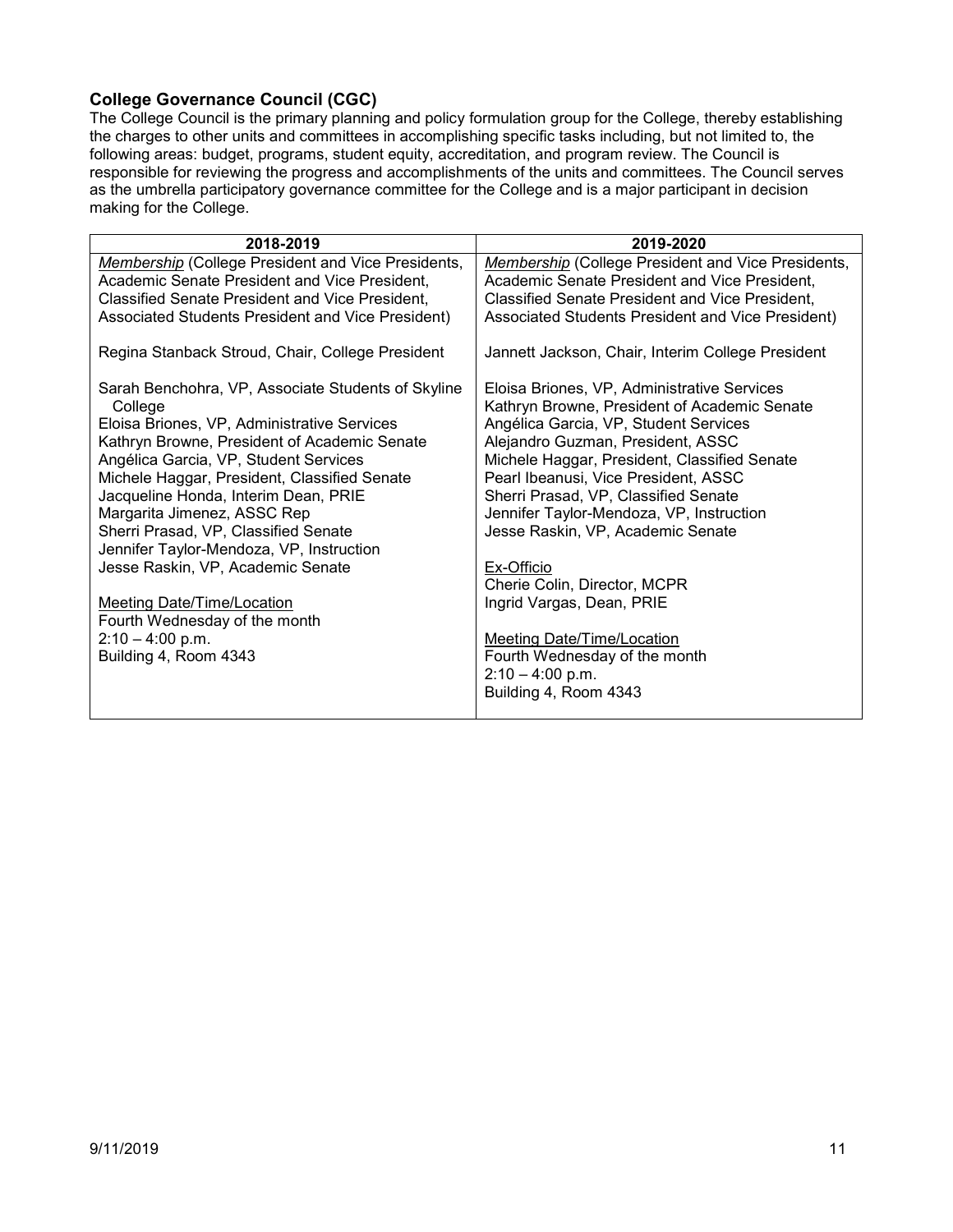# <span id="page-11-0"></span>**Full Time Equivalent Faculty Allocation Committee (FTEFAC)**

The FTEFAC is charged with developing and recommending to the Academic Senate for endorsement and to the College President for approval, a prioritized list of strategic allocations of Full Time Equivalent Faculty (FTEF) in order for the college to meet its mission of serving the educational needs of the community.

| 2018-2019                                      | 2019-2020                                      |
|------------------------------------------------|------------------------------------------------|
| Membership                                     | Membership                                     |
| Jennifer Taylor-Mendoza, Chair, VP Instruction | Jennifer Taylor-Mendoza, Chair, VP Instruction |
| Tammy Calderon, BEPP Rep                       | Tammy Calderon, BEPP Rep                       |
| Luis Escobar, Dean, Counseling                 | Luis Escobar, Dean, Counseling                 |
| Nina Floro, ASLT Rep                           | Kathleen Feinblum, LA Rep                      |
| Richard Hough, SMT Rep                         | Michael Kane, Dean, BEPP Rep                   |
| Dino Nomicos, KAD Rep                          | Joyce Lee, COUN Rep                            |
| Masao Suzuki, SS/CA Rep                        | Dino Nomicos, KAD Rep                          |
| Danni Redding Lapuz, Interim Dean, SS/CA       | Bianca Rowden-Quince, ASLT Rep                 |
|                                                | Masao Suzuki, SS/CA Rep                        |
| Vacant, GLPS Rep                               | Tadashi Tsuchida, SMT Rep                      |
| Vacant, LA Rep                                 | Russell Waldon, Dean, GLPS                     |
|                                                |                                                |
| Resource                                       | Resource                                       |
| Eloisa Briones, VP Administrative Services     | Eloisa Briones, VP Administrative Services     |
|                                                | Paul Cassidy, Finance Manager                  |
| Meeting Date/Time/Location                     |                                                |
| Meetings held as needed                        | Meeting Date/Time/Location                     |
|                                                | Meetings held as needed                        |
|                                                |                                                |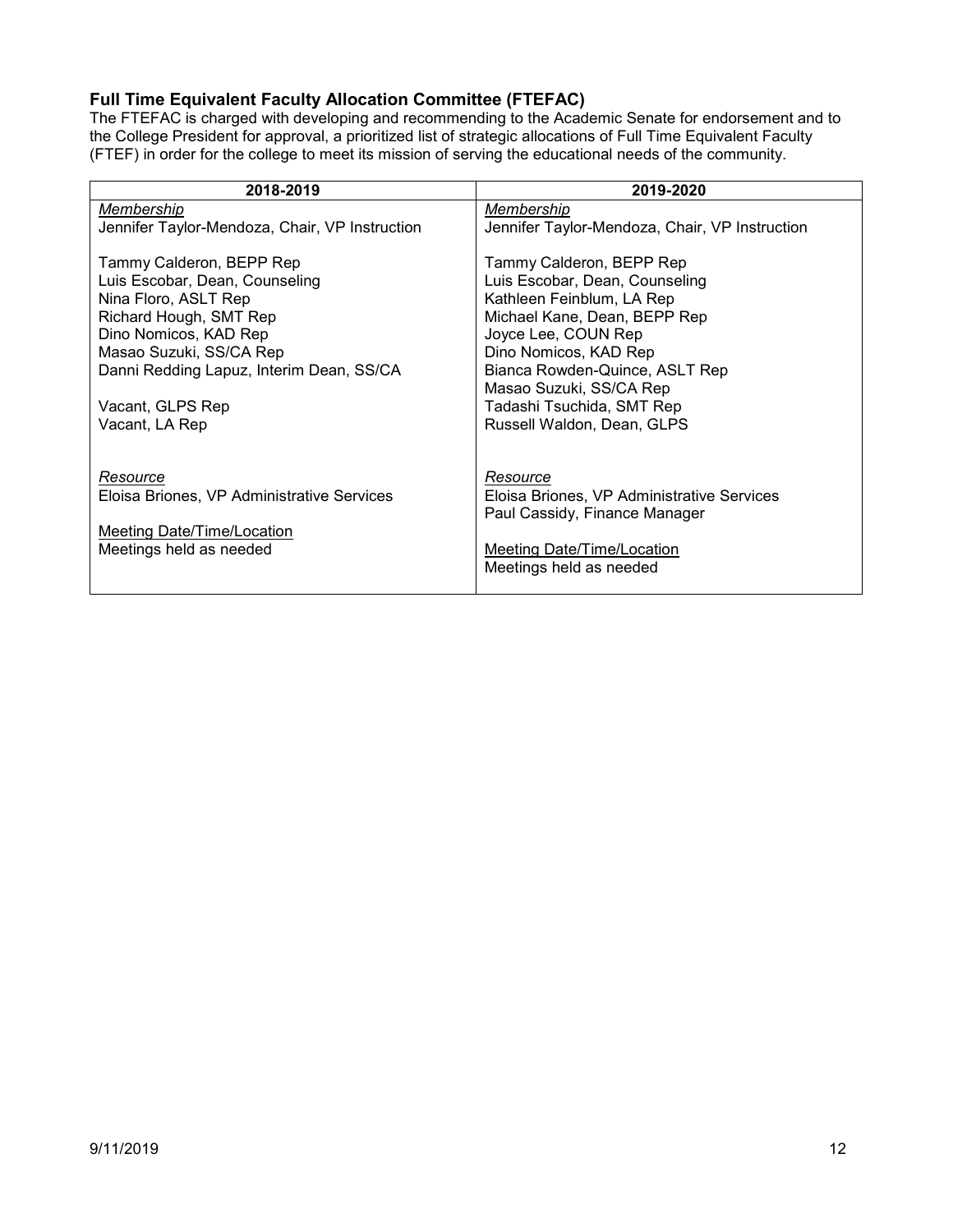#### <span id="page-12-0"></span>**Health, Safety and Emergency Preparedness Committee**

The Health, Safety and Emergency Preparedness Committee promotes a healthful, safe environment for the Skyline College campus community through education, training personnel in safe work practices, as well as developing strategies and adopting best practices regarding disaster preparedness, protection of life, property, and operational continuity for the Skyline College campus.

The committee is responsible for:

- 1. Conducting safety inspections,<br>2. Recommending corrective actional
- 2. Recommending corrective action to the College when appropriate,<br>3. Maintaining the campus Emergency Response and Evacuation Pla
- Maintaining the campus Emergency Response and Evacuation Plans,
- 4. Updating emergency contact information,
- 5. Facilitating training for the campus on emergency procedures.

The Health, Safety, and Emergency Preparedness Committee is charged under CSEA contract (article 13.13.6) to meet at least quarterly. A district Safety Management Committee will meet at least twice each fiscal year. The committee is to include two representatives appointed by CSEA.

| 2018-2019                                                                     | 2019-2020                                                          |
|-------------------------------------------------------------------------------|--------------------------------------------------------------------|
| Eloisa Briones, Vice President Operations, Chairperson                        | Michelle Batista, Tri-Chair, Director of Student Support           |
| Amory Cariadus, Director Student Development,                                 | Paul Cassidy, Tri-Chair, Finance and Operations Manager            |
| Chairperson                                                                   | Jim Vangele, Tri-Chair, Public Safely Captain                      |
| Jim Vangele, Chief Public Safety, Chairperson                                 |                                                                    |
|                                                                               | Eloisa Briones, VPA                                                |
| Michelle Batista, VPSS Office                                                 | Cherie Colin, Director, MCPR                                       |
| Cherie Colin, Director, MCPR                                                  | Gary Cheang, SMT Rep                                               |
| Gary Cheang, SMT Rep                                                          | Kevin Chak, Bookstore Manager, Auxiliary Services                  |
| Kevin Chak, Bookstore Manager, Auxiliary Services                             | Brian Daniel, SMT Rep                                              |
| Brian Daniel, SMT Rep                                                         | Chelsee DeBarra, Manager, Learning Center                          |
| John Doctor, Facilities Manager, Facilities, Planning and                     | John Doctor, Facilities Manager, Facilities, Planning and          |
| Operations                                                                    | Operations                                                         |
| Donna Elliott, Health Center                                                  | Donna Elliott, Health Center                                       |
| Mousa Ghanma, SMT Rep                                                         | Alice Erskine, SMT Rep                                             |
| Hong Guo, ASLT Rep                                                            | Mousa Ghanma, SMT Rep                                              |
| Alexandria "Sandra" Hatzistratis, KAD Rep                                     | Hong Guo, ASLT Rep                                                 |
| Kylin Johnson, SMT Rep                                                        | Alexandria "Sandra" Hatzistratis, KAD Rep                          |
| Gretchen Keys, Director, Allied Health/Respiratory Care                       | Rolo Mutul, ASSC Rep                                               |
| Golda Margate, EA, VPSS/Title IX Deputy Investigator                          | Jannett Jackson, College Interim President                         |
| Johannes Masare, SS/CA Rep                                                    | Kylin Johnson, SMT Rep                                             |
| Andrea Mendez, ASSC Rep                                                       | Lucia Lachmayr, LA Rep                                             |
| Ben Zara Minkin, Emergency Preparedness Manager,                              | Golda Margate, EA, VPSS                                            |
| <b>SMCCCD</b>                                                                 | Johannes Masare, SS/CA Rep                                         |
| Joseph Morello, Jr., Dean, KAD                                                | Ben Zara Minkin, Emergency Preparedness Manager,                   |
| William Minnich, Dean, Enrollment Services                                    | <b>SMCCCD</b>                                                      |
| Dino Nomicos, KAD Rep                                                         | Joseph Morello, Jr., Dean, KAD                                     |
| Carmen Richardson, BEPP Rep<br>Ryan Samn, Student Life & Leadership Assistant | William Minnich, Dean, Enrollment Services<br>Rolo Mutul, ASSC Rep |
| Lori Slicton, SS/CA Rep                                                       | Dino Nomicos, KAD Rep                                              |
| Regina Stanback Stroud, College President                                     | Carmen Richardson, BEPP Rep                                        |
| Theresa Tentes, EA, President's Office                                        | Ryan Samn, Student Life & Leadership Assistant                     |
| Kristen Tuck, ASLT Rep                                                        | Lori Slicton, SS/CA Rep                                            |
| Marco Wehrfritz, SMT Rep                                                      | Elizabeth Tablan, SPWD Rep                                         |
| Tina Watts, BEPP Rep                                                          | Theresa Tentes, EA, President's Office                             |
|                                                                               | Kristen Tuck, ASLT Rep                                             |
| Vacant, ASLT Rep                                                              | Russell Waldon, GLPS Rep                                           |
| Vacant, LA Rep                                                                | Marco Wehrfritz, SMT Rep                                           |
|                                                                               | Tina Watts, BEPP Rep                                               |
| Meeting Date/Time/Location:                                                   |                                                                    |
| First Thursday of each month (excluding January, June,                        |                                                                    |
| July, and August) 1:00 - 2:00 p.m.                                            | Meeting Date/Time/Location:                                        |
| T.B.D.                                                                        | First Thursday of each month (excluding January, June,             |
|                                                                               | July, and August) $1:00 - 2:00$ p.m.                               |
|                                                                               | T.B.D.                                                             |
|                                                                               |                                                                    |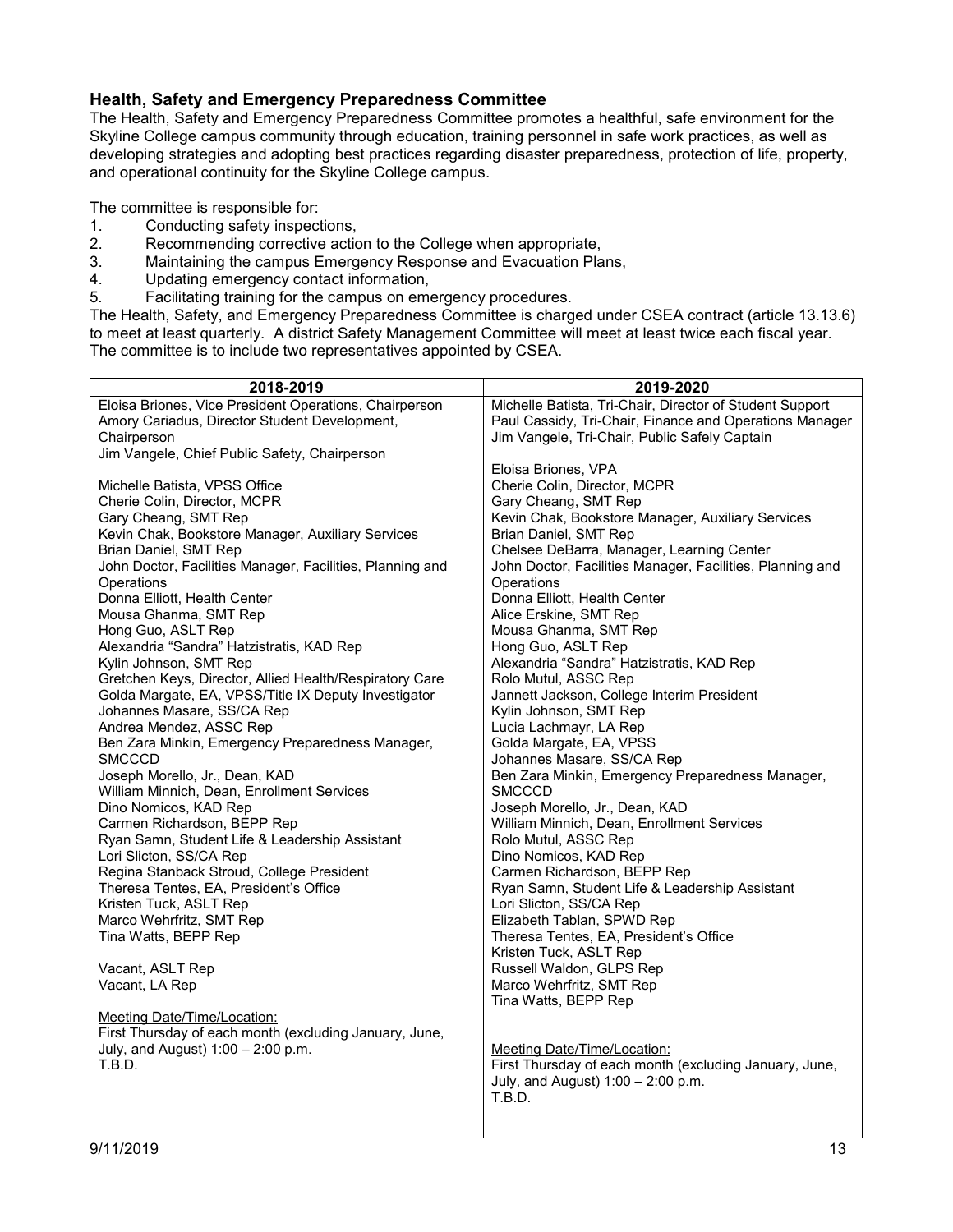#### <span id="page-13-0"></span>**Institutional Effectiveness Committee (IEC)**

Serving as a standing subcommittee to the Strategic Planning and Allocation of Resources Committee (SPARC), the IEC is charged with fostering a culture of inquiry through regularly reviewing the College mission and goals, analyzing the research that assesses how effectively the College is accomplishing its mission and goals, and broadly communicating the results so that the College has a shared understanding of its strengths and weaknesses so as to set appropriate priorities.

The IEC meets eight times a year and is comprised of the Institutional Effectiveness Coordinator (Chair); the Dean of Planning, Research and Institutional Effectiveness; an Administrator; a Planning and Research Analyst; an Academic Senate member; a Classified Senate member; a minimum of two representatives per academic division and Student Services (with at least one being faculty), and a minimum of one representative from KAD, ASLT and GLPS – all of whom are appointed by the Academic/ Classified Senates; and an Associated Students of Skyline College member. An IE member may represent two areas (e.g., a division and Senate).

| 2018-2019                                                                                                                                                                                                                                                                                                                                                                                                                                                                                                                                                                                                                                                               | 2019-2020                                                                                                                                                                                                                                                                                                                                                                                                                                                                                                                                                                                                                                                               |
|-------------------------------------------------------------------------------------------------------------------------------------------------------------------------------------------------------------------------------------------------------------------------------------------------------------------------------------------------------------------------------------------------------------------------------------------------------------------------------------------------------------------------------------------------------------------------------------------------------------------------------------------------------------------------|-------------------------------------------------------------------------------------------------------------------------------------------------------------------------------------------------------------------------------------------------------------------------------------------------------------------------------------------------------------------------------------------------------------------------------------------------------------------------------------------------------------------------------------------------------------------------------------------------------------------------------------------------------------------------|
| Membership<br>The IEC meets eight times a year and is comprised of<br>the Institutional Effectiveness Coordinator (Chair); the<br>Dean of Planning, Research and Institutional<br>Effectiveness; an Administrator; an Academic Senate<br>member; a Classified Senate member; a minimum of<br>two representatives per academic division and<br>Student Services (with at least one being faculty), and<br>a minimum of one representative from KAD, ASLT and<br>GLPS - all of whom are appointed by the Academic/<br>Classified Senates; and an Associated Students of<br>Skyline College member. An IE member may<br>represent two areas (e.g., a division and Senate). | Membership<br>The IEC meets eight times a year and is comprised of<br>the Institutional Effectiveness Coordinator (Chair); the<br>Dean of Planning, Research and Institutional<br>Effectiveness; an Administrator; an Academic Senate<br>member; a Classified Senate member; a minimum of<br>two representatives per academic division and<br>Student Services (with at least one being faculty), and<br>a minimum of one representative from KAD, ASLT and<br>GLPS - all of whom are appointed by the Academic/<br>Classified Senates; and an Associated Students of<br>Skyline College member. An IE member may<br>represent two areas (e.g., a division and Senate). |
| Karen Wong, Chair, Coordinator of Institutional<br><b>Effectiveness</b>                                                                                                                                                                                                                                                                                                                                                                                                                                                                                                                                                                                                 | Karen Wong, Chair, Coordinator of Institutional<br>Effectiveness<br>Steve Aurilio, SS/CA Rep                                                                                                                                                                                                                                                                                                                                                                                                                                                                                                                                                                            |
| Steve Aurilio, SS/CA Rep<br>Rachel Bell, LA Rep (Fall)<br>Grace Beltran, Classified Senate Rep/ Stdn. Srvs.<br>Rep<br>Wissem Bennani, GLPS Rep<br>Sara Benchohra, ASSC Rep<br>Jim Bowsher, LA Rep (Spring)<br>Tony Brunicardi, KAD Rep (Fall)<br>Jan Fosberg, KAD Rep (Spring)<br>Stephen Fredricks, SMT Rep<br>Zaid Ghori, GLPS Rep (as alternate)<br>Jacqueline Honda, Interim Dean, PRIE<br>James Houpis, Dean, ASLT<br>Evan Leach, SMT Rep<br>Zahra Mojtahedi, PRIE Rep<br>Gabriela Nocito, ASLT Rep<br>Nicole Porter, BEPP Rep<br>Kwame Thomas, COUN Rep<br>Ingrid Vargas, PRIE<br>Suji Venkataraman, BEPP Rep<br>Vacant, AS Rep                                   | Rachel Bell, LA Rep (Fall)<br>Grace Beltran, Classified Senate Rep/ Stdn. Srvs.<br>Rep<br>Wissem Bennani, GLPS Rep<br>Tony Brunicardi, KAD Rep (Fall)<br>Vincent Chandler, LA Rep<br>Erik Ferroggiaro, ASSC Rep<br>Jan Fosberg, KAD Rep (Spring)<br>Stephen Fredricks, SMT Rep<br>Evan Leach, SMT Rep<br>Zaid Ghori, GLPS Rep (Alernative)<br>Evan Leach, SMT Rep<br>Zahra Mojtahedi, PRIE Rep<br>Nicole Porter, BEPP Rep<br>Danni Redding Lapuz, Dean, SS/CA<br>Pcyeta Stroud, Project Director, BAEC<br>Kwame Thomas, COUN Rep<br>Ingrid Vargas, PRIE<br>Suji Venkataraman, BEPP Rep<br>Vacant, AS Rep                                                                |
| Meeting Date/Time/Place Fourth Mondays of the<br>month from $2:00 - 4:00$ p.m. in Building 6, Room<br>6203 (except for the few occasions when the<br>calendar necessitates a change)                                                                                                                                                                                                                                                                                                                                                                                                                                                                                    | Meeting Date/Time/Place Fourth Mondays of the<br>month from $2:00 - 4:00$ p.m. in Building 6, Room<br>6203 (except for the few occasions when the<br>calendar necessitates a change)                                                                                                                                                                                                                                                                                                                                                                                                                                                                                    |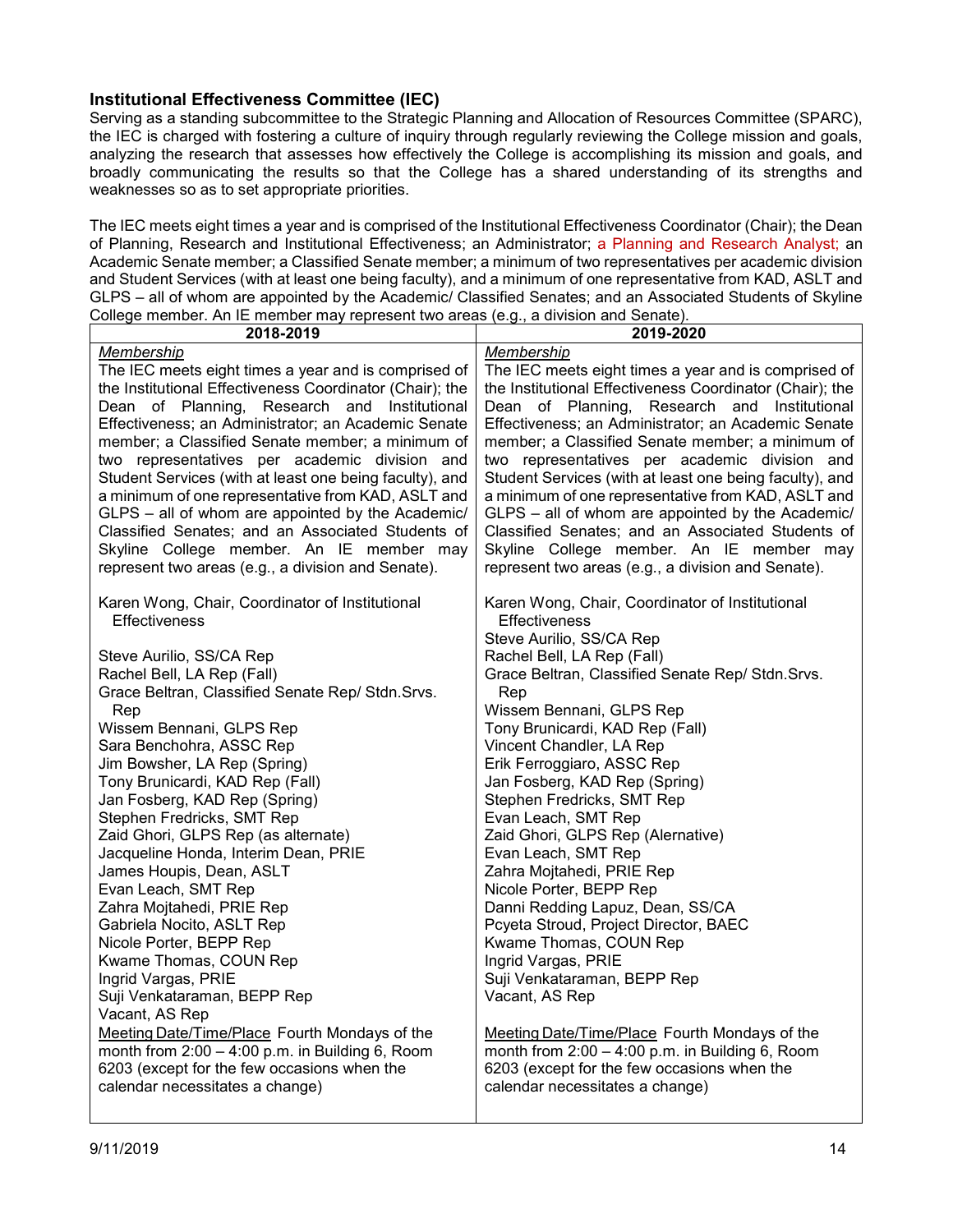### <span id="page-14-0"></span>**Professional Development Committee**

Evaluates and makes recommendations for funding faculty proposals for long-term and short-term professional development projects.

| 2018-2019                                       | 2019-2020                                       |
|-------------------------------------------------|-------------------------------------------------|
| <b>Membership</b> (The Professional Development | Membership (The Professional Development        |
| Committee on each campus shall consist of three | Committee on each campus shall consist of three |
| AFT appointed faculty members, one Academic     | AFT appointed faculty members, one Academic     |
| Senate appointed representative and two         | Senate appointed representative and two         |
| administrators)                                 | administrators)                                 |
|                                                 |                                                 |
| James Houpis, Chair, Dean, ASLT                 | Rob Williams, AFT Rep, Chair                    |
|                                                 |                                                 |
| Ruben Parra, BEPP Rep                           | Luciana Castro, AFT Rep                         |
| Bianca Rowden-Quince, ASLT Rep                  | Rolin Moe, Dean, ASLT                           |
|                                                 | Ruben Parra, AFT Rep                            |
| Vacant, COUN Rep                                | Bianca Rowden-Quince, Academic Senate Rep       |
| Vacant, KAD Rep                                 | Amber Steeler, AFT Rep                          |
| Vacant, LA Rep                                  | Jennifer Taylor-Mendoza, VPI                    |
| Vacant, SS/CA Rep                               |                                                 |
| Vacant, SMT Rep                                 |                                                 |
|                                                 | Meeting Date/Time/Location                      |
| Meeting Date/Time/Location                      | Meetings held as needed                         |
| Meetings held as needed                         |                                                 |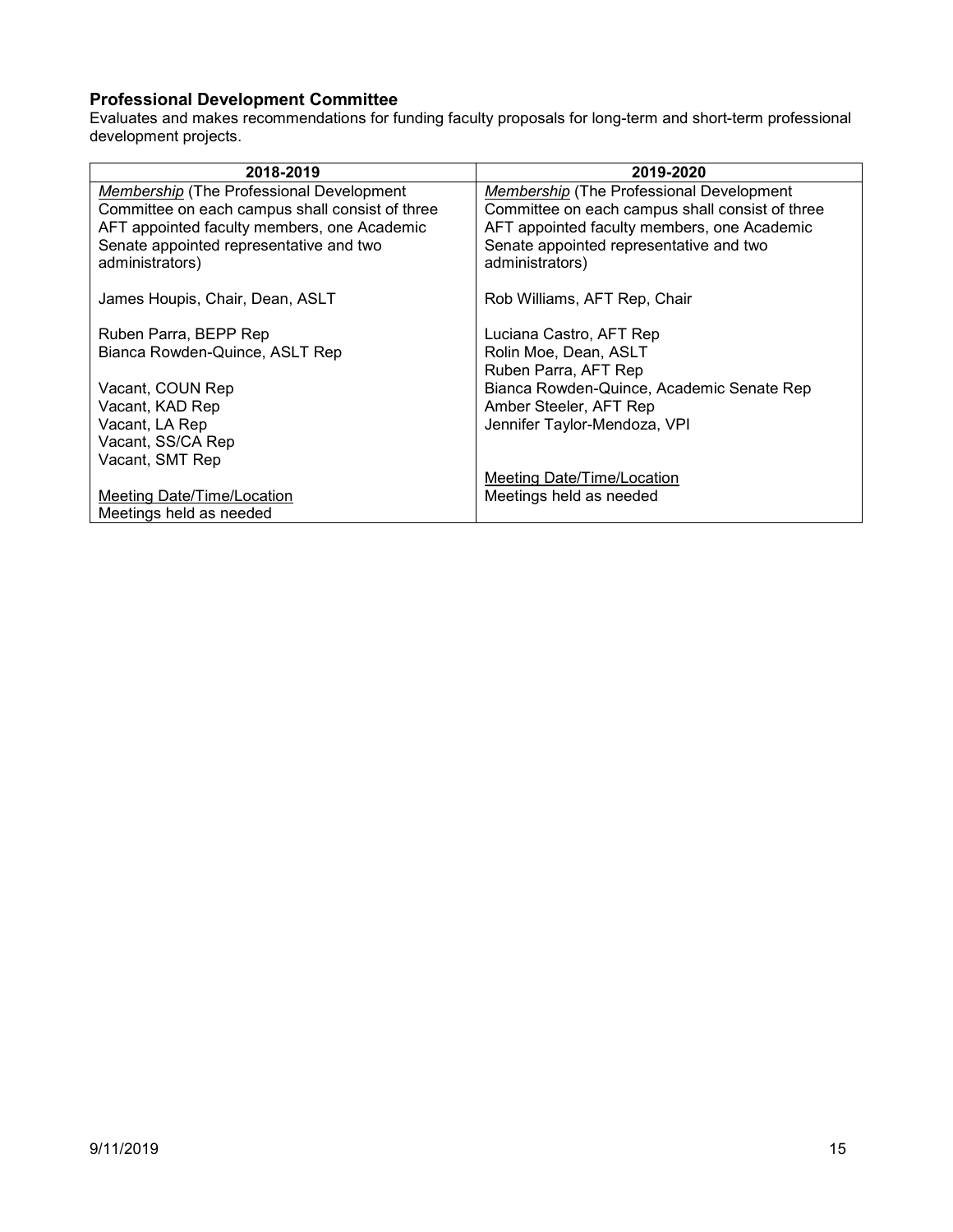#### <span id="page-15-0"></span>**Stewardship Equity, Equal Employment, and Diversity Committee (SEEED)**

The Stewardship for Equity, Equal Employment and Diversity (SEEED) Advisory Committee assists Skyline College in fulfilling its commitment to celebrate the intellectual, educational, and social benefits of diversity. In doing so, the committee will:

- 1. Provide stewardship for the college's value related to campus climate.<br>2. Oversee the college's equality in employment opportunities and make
- 2. Oversee the college's equality in employment opportunities and make recommendations to the district EEOAC regarding fair and effective hiring policies.
- 3. Support, provide or promote training in cultural proficiency.
- 4. Provide support and assistance to equity and diversity-related projects and activities, and facilitate engagement in campus issues related to equity and diversity.
- 5. Support and promote educational initiatives that result in intercultural awareness and respect for diversity in students, faculty and staff.

| 2018-2019                                        | 2019-2020                                       |
|--------------------------------------------------|-------------------------------------------------|
| Membership (members appointed by constituent     | Membership (members appointed by constituent    |
| groups from Academic Senate, Classified Senate,  | groups from Academic Senate, Classified Senate, |
| and Management)                                  | and Management)                                 |
|                                                  |                                                 |
| Lasana Hotep, Co-Chair, Dean of SESP             | Lasana Hotep, Co-Chair, Dean of SESP            |
| Lucia Lachmayr, Co-Chair, LA Rep                 | Lucia Lachmayr, Co-Chair, LA Rep                |
|                                                  |                                                 |
| Khaing Aye, ASSC Rep                             | Grace Beltran, Classified Senate Rep            |
| Grace Beltran, Classified Senate Rep             | Morelia Cruz, ASSC Rep                          |
| Wissem Bennani, GLPS Rep                         | Kim Davalos, COUN Rep                           |
| Luis Escobar, Dean, Counseling                   | Luis Escobar, Dean, Counseling                  |
| Ricardo Flores, ASLT Rep                         | Jeremy Evangelista, Classified Senate Rep       |
| Nina Floro, ASLT Rep                             | Jon Freedman, SMT Rep                           |
| Lauren Ford, Classified Senate Rep               | Angélica Garcia, VP, Student Services           |
| Rayne Franzten, ASSC Rep                         | Queenie Gaviola, ASSC                           |
| Jon Freedman, SMT Rep                            | Chris Gibson, Dean, LA                          |
| Angélica Garcia, VP, Student Services            | Jose Gutierrez, ASSC Rep                        |
| Jacqueline Honda, Interim Dean, PRIE             | David Hasson, SMT Rep                           |
| Elsa Jimenez-Samoyoa, SMT Rep                    | Tony Jackson, SS/CA Rep                         |
| Margarita Jimenez, ASSC Rep                      | Elsa Jimenez-Samoyoa, SMT Rep                   |
| Nathan Jones, LA Rep                             | Nathan Jones, Academic Senate Rep               |
| Raymond Jones, Director, Middle College          | Robyn Ledesma, BEPP Rep                         |
| Robyn Ledesma, BEPP Rep                          | Soledad McCarthy, BEPP Rep                      |
| Goldie Lee, Classified Senate Rep                | Gabriela Nocito, Director                       |
| Soledad McCarthy, BEPP Rep                       | Danielle Powell, LA Rep                         |
| Andrea Mendez, ASSC Rep                          | Michael Stokes, Director, TRiO                  |
| Patricia Mendoza, Classified Rep                 | Nadia Tariq, Classified Senate Rep              |
| Mariegail Mijares, ASSC Rep                      | Chad Thompson, Director, SparkPoint             |
| Danielle Powell, LA Rep                          | Ingrid Vargas, Dean, PRIE                       |
| Danni Redding Lapuz, Interim Dean, SSCA          | Andrea Vizenor, Dean, SPWD                      |
| Michael Stokes, Director, TRiO                   | Sanjyot Walawalkar, ASLT Rep                    |
| Kirstie Stramler, SMT Rep                        | Russell Waldon, Dean, GLPS                      |
| Arthur Takayama, SS/CA Rep                       |                                                 |
| Mary Thomasmeyer, SMT Rep                        |                                                 |
| Chad Thompson, Director, SparkPoint              | <b>Meeting Date/Time/Location</b>               |
| Andrea Vizenor, BEPP Rep                         | Third Tuesday of the month                      |
| Sanjyot Walawalkar, ASLT Rep                     | $2:10 - 4:00$ p.m.                              |
| Delisle Warden, Interim Dean, GLPS               | Building 6, Room 6203                           |
|                                                  |                                                 |
| <b>Meeting Date/Time/Location</b>                |                                                 |
| Third Tuesday of the month<br>$2:10 - 4:00$ p.m. |                                                 |
|                                                  |                                                 |
| Building 6, Room 6203                            |                                                 |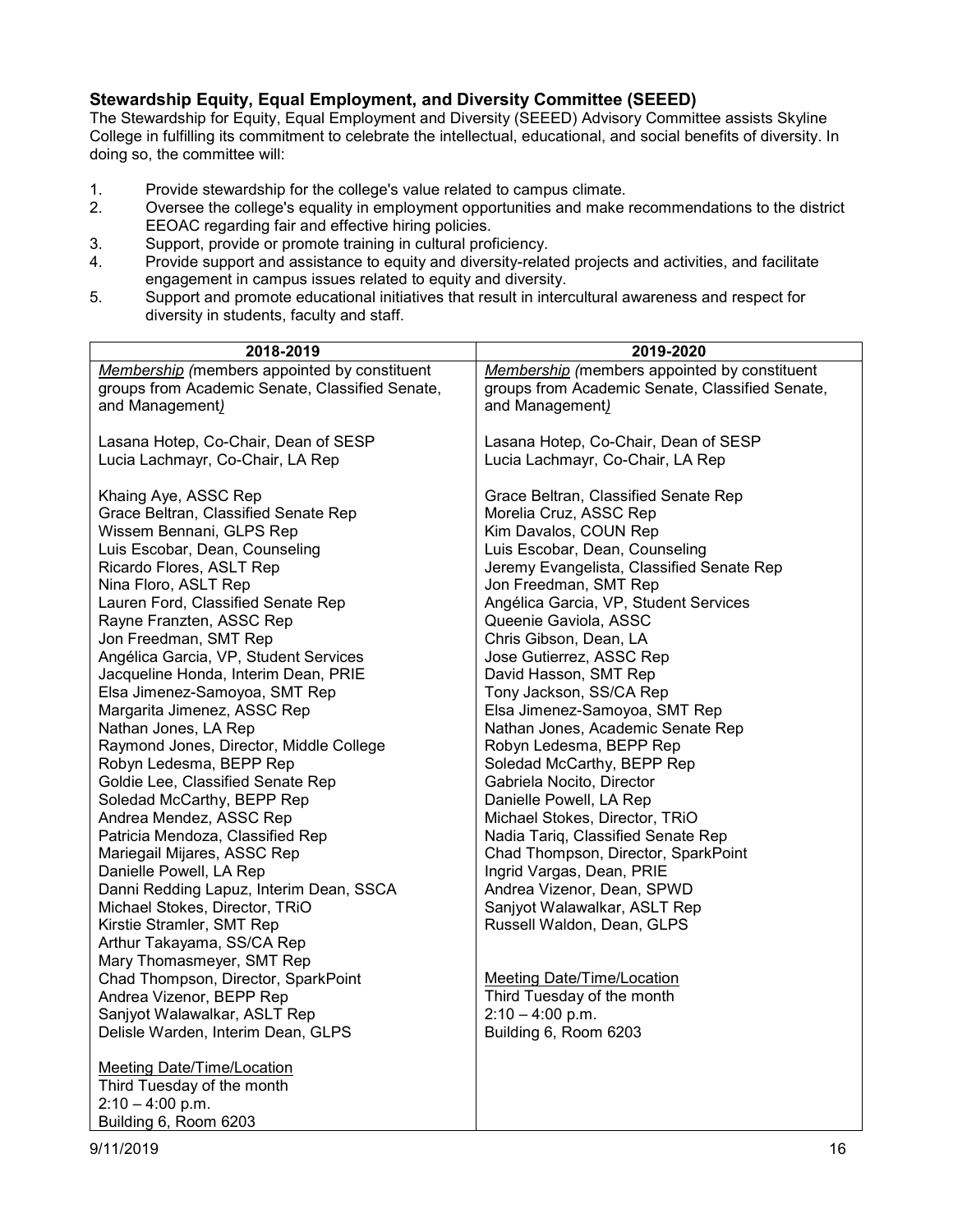# <span id="page-16-0"></span>**Strategic Planning and Allocation of Resources (SPARC)**

The Skyline College Strategic Planning and Allocation of Resources Committee will coordinate, integrate and communicate college-wide planning and budgeting. This committee will make integrated planning and budget recommendations to the College Governance Council.

| ecommentations to the College Governance Council.      |                                                        |
|--------------------------------------------------------|--------------------------------------------------------|
| 2018-2019                                              | 2019-2020                                              |
| <b>Membership</b> (Members of Strategic Planning and   | <b>Membership</b> (Members of Strategic Planning and   |
|                                                        |                                                        |
| Allocation of Resources Committee (SPARC) include      | Allocation of Resources Committee (SPARC) include      |
| the following: the Vice Presidents of the College, the | the following: the Vice Presidents of the College, the |
| Dean of PRIE, one dean from instruction, and one       | Dean of PRIE, one dean from instruction, and one       |
| dean from student services, appointed by the           | dean from student services, appointed by the           |
|                                                        |                                                        |
| President, the Academic Senate President, two          | President, the Academic Senate President, two          |
| faculty members from each college division including   | faculty members from each college division including   |
| student services, appointed by the Academic Senate,    | student services, appointed by the Academic Senate,    |
|                                                        |                                                        |
| three classified staff appointed by the Classified     | three classified staff appointed by the Classified     |
| Senate, 2 students appointed by the ASSC.)             | Senate, 2 students appointed by the ASSC.)             |
|                                                        |                                                        |
| Eloisa Briones, VP Administrative Services,            | Eloisa Briones, VP Administrative Services,            |
|                                                        |                                                        |
| Tri-Chair (Budget)                                     | Tri-Chair (Budget)                                     |
| Kathryn Browne, Academic Senate President,             | Kathryn Browne, Academic Senate President,             |
| Tri-Chair (Budget/Planning)                            | Tri-Chair (Budget/Planning)                            |
| Jacqueline Honda, Interim Dean, PRIE,                  | Ingrid Vargas, Dean, PRIE, Tri-Chair (Planning)        |
|                                                        |                                                        |
| Tri-Chair (Planning)                                   | Lindsey Ayotte, LA Rep                                 |
|                                                        | Wissem Bennani, GLPS Rep                               |
| Wissem Bennani, GLPS Rep                               | Zach Bruno, SS/CA Rep                                  |
| Zach Bruno, SS/CA Rep                                  | Morelia Cruz, ASSC Rep                                 |
|                                                        |                                                        |
| Luis Escobar, Dean, Counseling                         | Luis Escobar, Dean, Counseling                         |
| Michael Fitzgerald, KAD Rep                            | Michael Fitzgerald, KAD Rep                            |
| Kathy Fitzpatrick, Classified Senate Rep               | Kathy Fitzpatrick, Classified Senate Rep               |
| Angélica Garcia, VP, Student Services                  | Angélica Garcia, VP, Student Services                  |
| Filipp Gleyzer, BEPP Rep                               | Filipp Gleyzer, BEPP Rep                               |
|                                                        |                                                        |
| Pearl Ibeanusi, ASSC Rep                               | Lucy Jovel, COUN Rep                                   |
| Melissa Komadina, COUN Rep                             | Melissa Komadina, COUN Rep                             |
| Barbara Lamson, Classified Senate Rep                  | Barbara Lamson, Classified Senate Rep                  |
| Evan Leach, SMT Rep                                    | Joe Morello, Dean, KAD                                 |
|                                                        | Athena Nazario, ASLT Rep                               |
| Nicole Porter, BEPP Rep                                |                                                        |
| Christine Roumbanis, Dean, BEPP                        | Sonya Pope, GLPS Rep                                   |
| Bianca Rowden-Quince, ASLT Rep                         | Nicole Porter, BEPP Rep                                |
| Gabe Saucedo, KAD Rep (Spring 2019)                    | Bianca Rowden-Quince, ASLT Rep                         |
| Leigh Anne Shaw, LA Rep                                | Gabe Saucedo, KAD Rep                                  |
|                                                        |                                                        |
| Jennifer Taylor-Mendoza, VP, Instruction               | Leigh Anne Shaw, LA Rep                                |
| Pia Walawalkar, ASLT, Rep                              | Jennifer Taylor-Mendoza, VP, Instruction               |
| Miranda Wang, SMT Rep                                  | John Ulloa, SS/CA Rep                                  |
| Karen Wong, PRIE Rep                                   | Andrea Vizenor, SPWD Rep                               |
| Alessandra Zanassi, GLPS Rep                           | Miranda Wang, SMT Rep                                  |
|                                                        |                                                        |
|                                                        | Kenyatta Weathersby, SMT Rep                           |
| Vacant, COUN Rep                                       | Karen Wong, PRIE Rep                                   |
| Vacant, LA Rep                                         |                                                        |
|                                                        | Resources                                              |
|                                                        |                                                        |
| Meeting Date/Time/Location                             | Belinda Chair, PRIE                                    |
| Second and Last Thursday                               | Paul Cassidy, Administrative Services                  |
| $2:10 - 4:00$ p.m.                                     | Judy Hutchinson, Administrative Services               |
| Building 6, Room 6203                                  |                                                        |
|                                                        | <b>Meeting Date/Time/Location</b>                      |
|                                                        |                                                        |
|                                                        | Second and Last Thursday                               |
|                                                        | $2:10 - 4:00$ p.m.                                     |
|                                                        | Building 6, Room 6203                                  |
|                                                        |                                                        |
|                                                        |                                                        |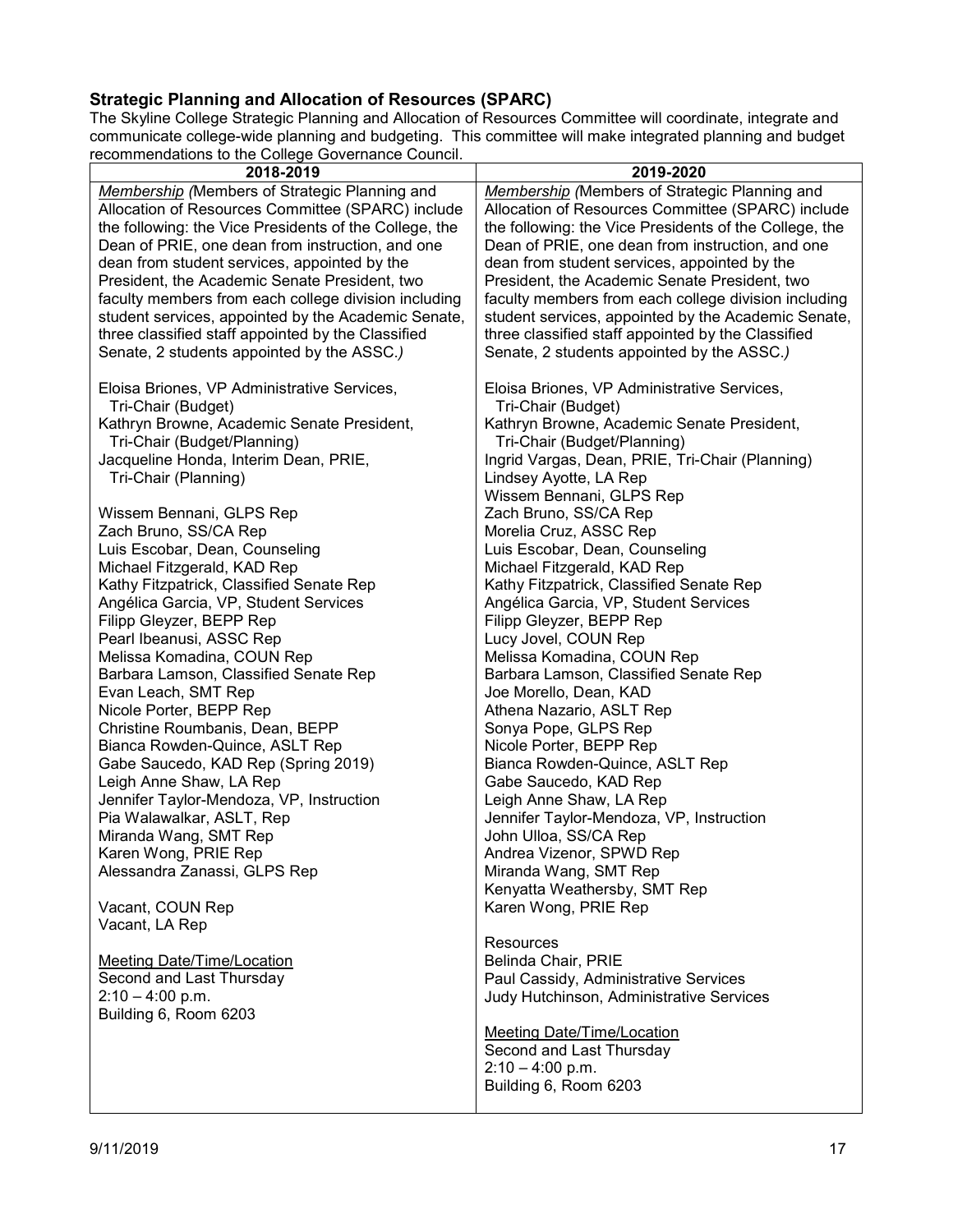## <span id="page-17-0"></span>**Technology Advisory Committee (TAC)**

The Skyline College Technology Advisory Committee (TAC) serves as a viable forum through which faculty, staff and administrators discuss, plan and implement ideas and strategies that will best utilize advances in technology to enhance instruction, student support services and administrative services.

| 2018-2019                                                         | 2019-2020                                            |
|-------------------------------------------------------------------|------------------------------------------------------|
| Membership (interested faculty, staff and                         | Membership (interested faculty, staff and            |
| administrators)                                                   | administrators)                                      |
| Ricardo Flores, Chair, ASLT/Classified Senate Rep                 | Ricardo Flores, Chair, ASLT/Classified Senate Rep    |
| Khaing Aye, ASSC Rep                                              | Shari Bookstaff, SMT Rep                             |
| Shari Bookstaff, SMT Rep                                          | Paul Bridenbaugh, SS/CA Rep                          |
| Paul Bridenbaugh, SS/CA Rep                                       | Thomas Broxholm, BEPP Rep                            |
| Thomas Broxholm, BEPP Rep                                         | Tammy Calderon, BEPP Rep                             |
| Kevin Chak, Bookstore Manager, Auxiliary Services                 | Kevin Chak, Bookstore Manager, Auxiliary Services    |
| Norman Del Prado, SMT Rep                                         | Morelia Cruz, ASSC Rep                               |
| Walter Hanley, SMT Rep<br>Will Minnich, Dean, Enrollment Services | Norman Del Prado, SMT Rep<br>Zaid Ghori, GLPS Rep    |
| James Houpis, Dean, ASLT                                          | Kenny Gonzalez, COUN Rep                             |
| Jacqueline Honda, Interim Dean, PRIE                              | Walter Hanley, SMT Rep                               |
| Mariegail Mijares, ASSC Rep                                       | Ray Hernandez, SMT Rep                               |
| Cindy Moss, SMT Rep                                               | Will Minnich, Dean, Enrollment Services              |
| Guillermo Ortiz, BEPP Rep                                         | Rolin Moe, Dean, ASLT                                |
| Chris Weidman, ASLT Rep                                           | Cindy Moss, SMT Rep                                  |
| *, ASSC Rep                                                       | Erinn Struss, LA Rep                                 |
|                                                                   | Linda Truong, SPWD Rep                               |
| Vacant, COUN Rep                                                  | Ingrid Vargas, Dean, PRIE                            |
| Vacant, LA Rep<br>Vacant, KAD                                     | Chris Weidman, ASLT Rep<br>Phillip Williams, SMT Rep |
|                                                                   |                                                      |
|                                                                   | Vacant, KAD                                          |
| Meeting Date/Time/Location                                        |                                                      |
| First Tuesday of the month                                        |                                                      |
| $2:30 - 4:00$ p.m.                                                | Meeting Date/Time/Location                           |
| Building 1, Room 1311F                                            | First Tuesday of the month                           |
|                                                                   | $2:30 - 4:00$ p.m.                                   |
|                                                                   | Building 1, Room 1311F                               |
|                                                                   |                                                      |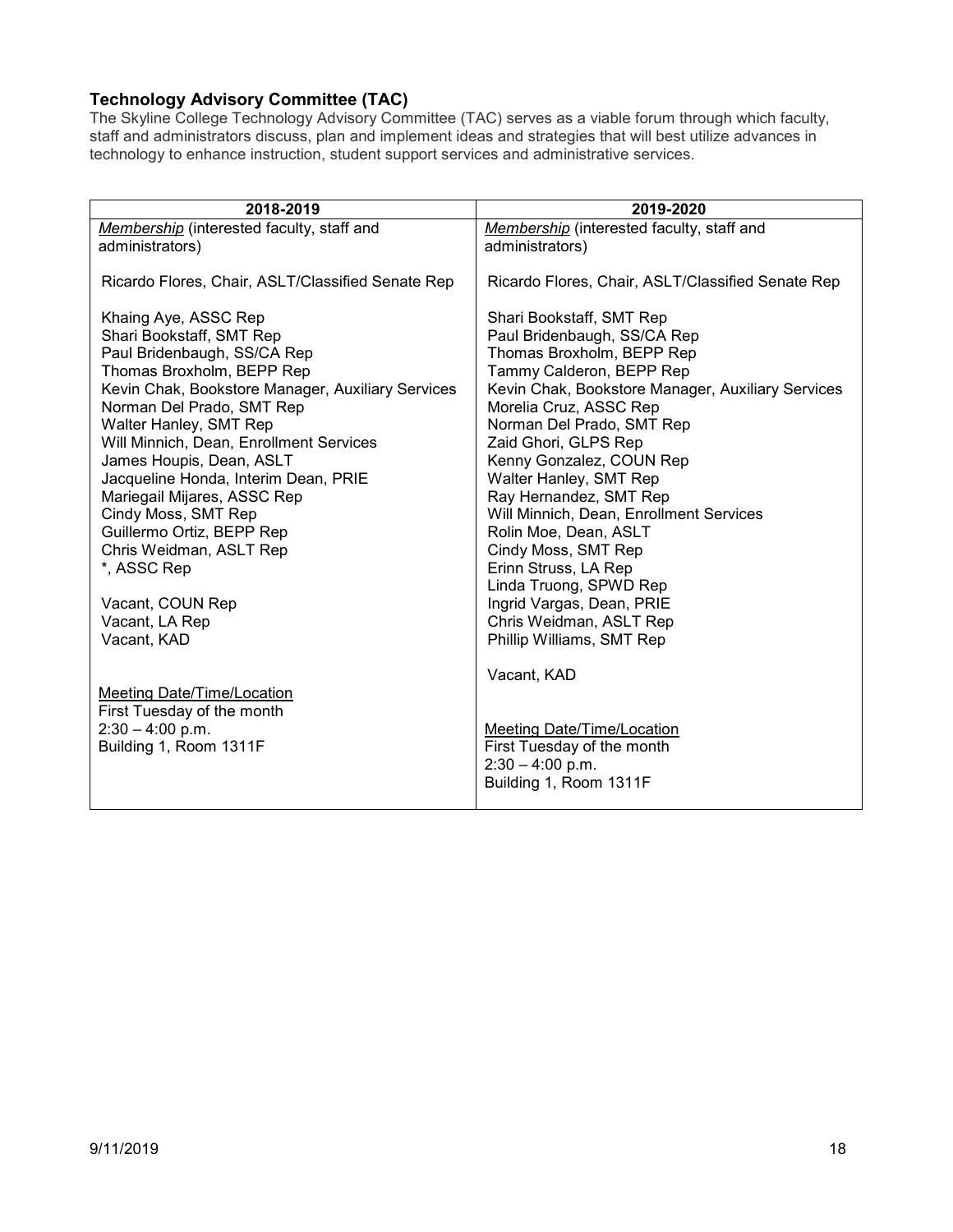# <span id="page-18-0"></span>**TASK FORCES**

#### <span id="page-18-1"></span>**Art on Campus Committee**

The Art on Campus Committee is charged with developing and reviewing proposals for acquisition of art works for both indoor and outdoor display at Skyline College that are appropriate to the mission of the college, broadly interpreted, and express the college's commitment to access and respect for all, regardless of "level of preparation, socio-economic status, cultural, religious, or ethnic background, or disability." The committee will make recommendations to the College President. The committee shall consist of at least one representative each from administration, faculty, staff, and students. Members shall include representatives from the art department, the budget office and facilities. Members shall serve in staggered three-year terms (except student representatives) and may be reappointed

| 2018-2019                                           | 2019-2020                                           |
|-----------------------------------------------------|-----------------------------------------------------|
| <b>Membership</b> (representatives from management, | <b>Membership</b> (representatives from management, |
| faculty, staff, and students)                       | faculty, staff, and students)                       |
|                                                     |                                                     |
| Andrea Vizenor, Co-Chair, Administration            | Danni Redding Lapuz, Co-Chair Dean, SS/CA           |
| Paul Bridenbaugh, Co-Chair, Faculty                 | Paul Bridenbaugh, Co-Chair, Faculty                 |
| Marianne Beck, Classified Rep                       | Marianne Beck, Classified Rep                       |
| Sara Benchohra, ASSC Rep                            | Kim Davalos, COUN Rep                               |
| Michelle Chee, ASSC Rep                             | <b>Bridget Fischer, Faculty</b>                     |
| Kim Davalos, COUN Rep                               | Kathy Fitzpatrick, SS/CA Rep                        |
| <b>Bridget Fischer, Faculty</b>                     | Susan Lorenzo, Registrar                            |
| Kathy Fitzpatrick, SS/CA Rep                        | Kaelynn Malani, ASSC Rep                            |
| Thiri Htun, ASSC Rep                                | Justin Piergrossi, Faculty                          |
| Susan Lorenzo, Registrar                            | <b>Tiffany Schmierer, Faculty</b>                   |
| Justin Piergrossi, Faculty                          | Arthur Takayama, Faculty                            |
| <b>Tiffany Schmierer, Faculty</b>                   | Marisa Thigpen, Classified Rep                      |
| Arthur Takayama, Faculty                            |                                                     |
| Marisa Thigpen, Classified Rep                      |                                                     |
|                                                     |                                                     |
|                                                     | Meeting Date/Time/Location                          |
|                                                     | To be Determined                                    |
| Meeting Date/Time/Location                          |                                                     |
| To be Determined                                    |                                                     |
|                                                     |                                                     |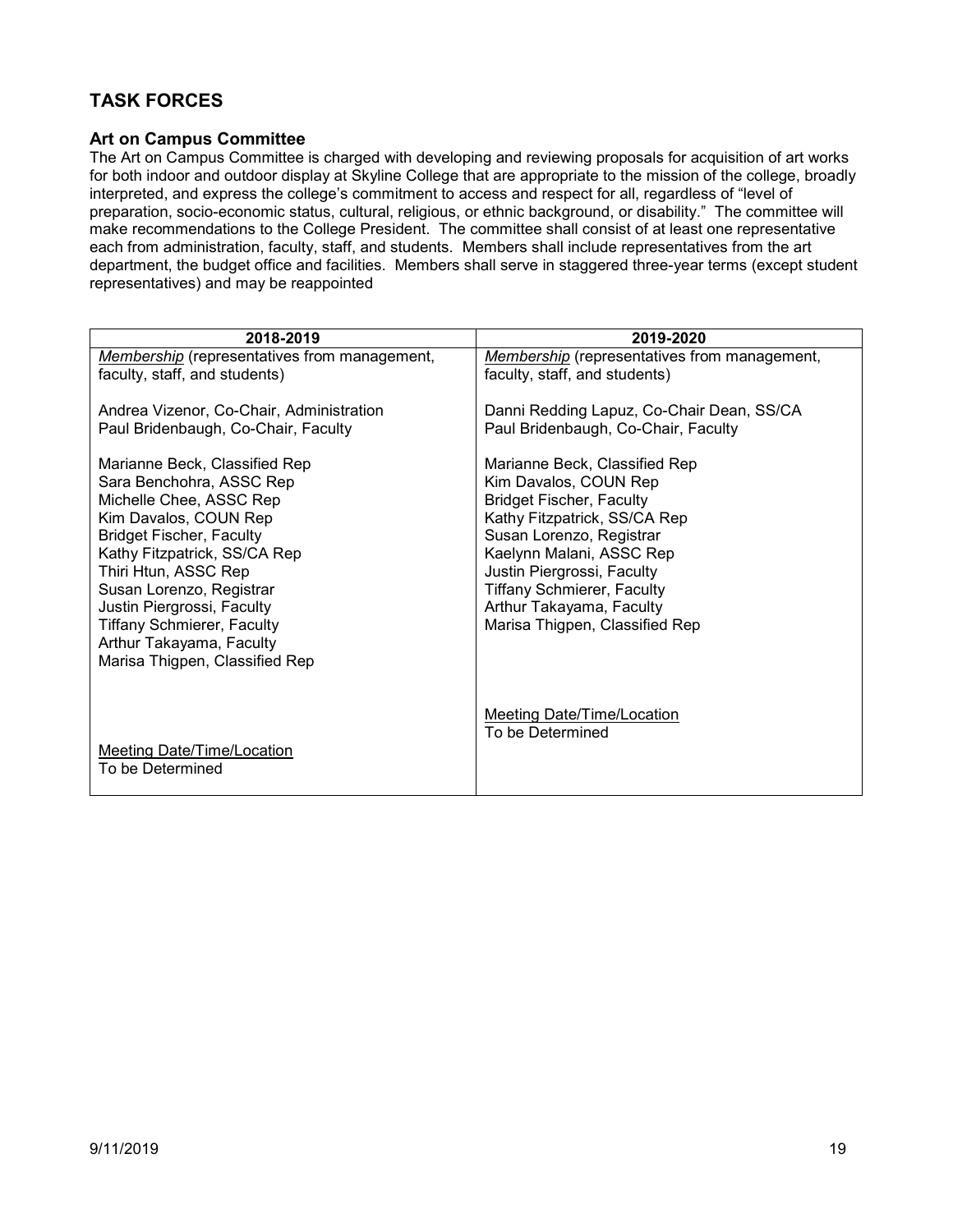## <span id="page-19-0"></span>**OPERATIONAL WORK GROUPS**

### <span id="page-19-1"></span>**Campus Auxiliary Services Advisory Committee**

The Committee is to identify concerns and makes recommendations regarding the cafeteria, bookstore, vending, and some facilities to the President or the Chancellor's Office. This is a college committee that interfaces with the District Auxiliary Services Advisory Committee (DASAC).

| 2018-2019                                                                                                     | 2019-2020                                                                                              |
|---------------------------------------------------------------------------------------------------------------|--------------------------------------------------------------------------------------------------------|
| <b>Membership</b> (representatives from bookstore,<br>cafeteria, Student Activities Office, Business Services | Membership (representatives from bookstore,<br>cafeteria, Student Activities Office, Business Services |
| office, Student Services)                                                                                     | office, Student Services)                                                                              |
| Kaing Aye, ASSC Rep                                                                                           | Eloisa Briones, VP, Administrative Services                                                            |
| Eloisa Briones, VP, Administrative Services                                                                   | Kevin Chak, Bookstore Manager, Auxiliary Services                                                      |
| Amory Cariadus, Director, Student Development<br>Kevin Chak, Bookstore Manager, Auxiliary Services            | Chelsee De Barra, Manager, Learning Center<br>Erick Ferrogiaro, ASSC Rep                               |
| Rayne Franzten, ASSC Rep                                                                                      | Rick McMahon, Pacific Dining representative                                                            |
| Alejandro Guzman, ASSC Rep                                                                                    | Ryan Samn, Student Development                                                                         |
| Rick McMahon, Pacific Dining representative                                                                   | Chikako Walker, GLPS Rep                                                                               |
| Chikako Walker, GLPS Rep                                                                                      |                                                                                                        |
|                                                                                                               | Meeting Date/Time/Location                                                                             |
| Meeting Date/Time/Location                                                                                    | Meetings held as needed                                                                                |
| Meetings held as needed                                                                                       |                                                                                                        |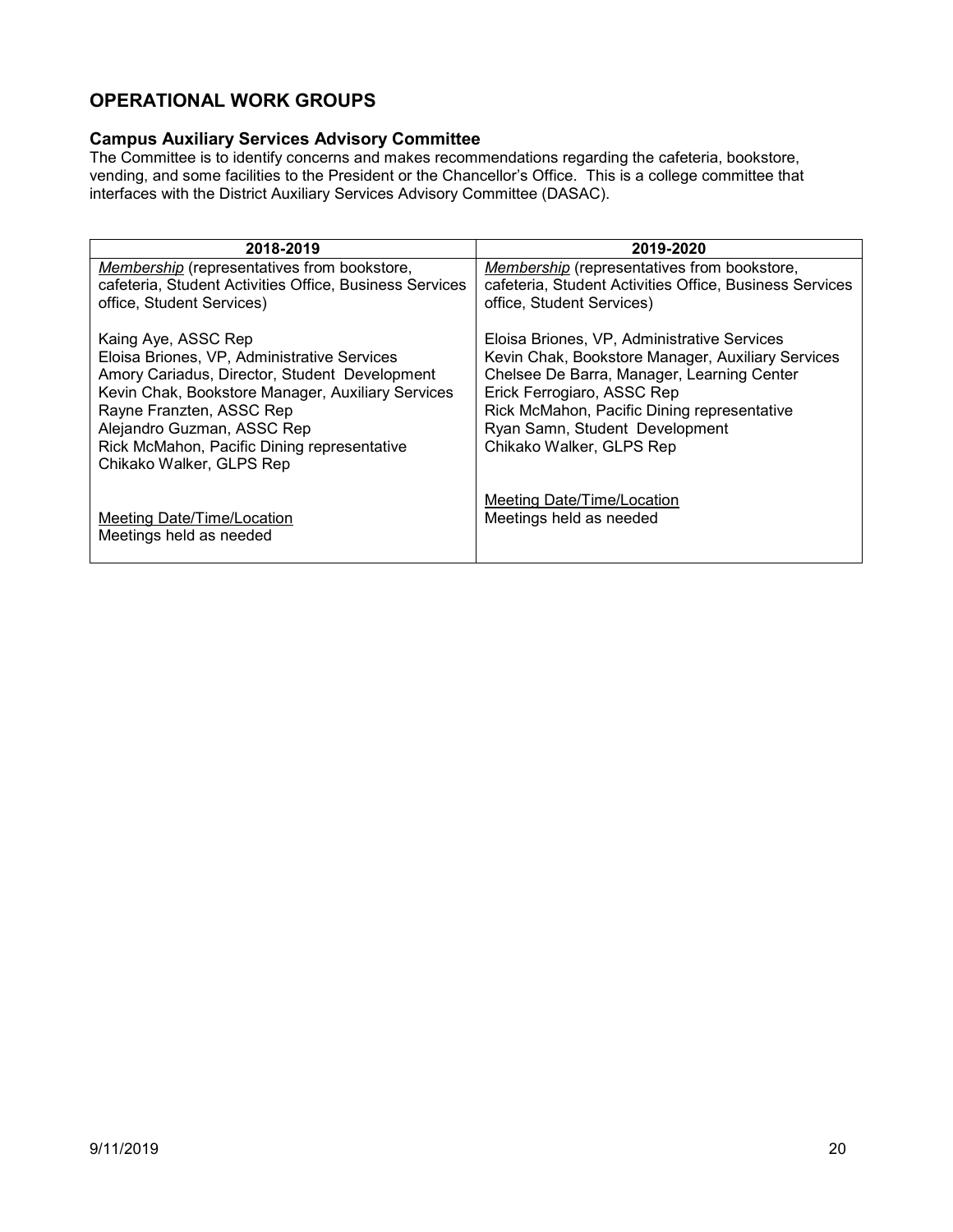#### <span id="page-20-0"></span>**College Design Team**

The Design Team is a collaborative body comprised of faculty, staff, students, and administrators that serve as a point of integration and communication for all efforts of the Comprehensive College Redesign. This body reviews and discusses proposals from the inquiry/work teams and makes recommendations to the Administrative Leadership Team. Specifically, the design team includes the co-leads as well as representatives from: the inquiry/work teams, shared governance bodies at Skyline College, various campus programs, classified staff and from the logistics and communication team.

| alabolited blant and from the logiotics and communication team. |                                                     |
|-----------------------------------------------------------------|-----------------------------------------------------|
| 2018-2019                                                       | 2019-2020                                           |
| Membership (as listed below)                                    | Membership (as listed below)                        |
|                                                                 |                                                     |
| Design Team Co-Leads                                            | Design Team Co-Leads                                |
|                                                                 |                                                     |
| Carla Grandy, Instructional Faculty                             | Carla Grandy, Director, Guided Pathways and         |
| Jessica Hurless, Instruction Faculty                            | Comprehensive Redesign                              |
| Mustafa Popal, Instructional Faculty                            | Jessica Hurless, Instruction Faculty                |
| Angélica Garcia, Vice President of Student Services             | Mustafa Popal, Instructional Faculty                |
| Jennifer Taylor-Mendoza, Vice President of                      | Angélica Garcia, Vice President of Student Services |
| Instruction                                                     | Jennifer Taylor-Mendoza, Vice President of          |
|                                                                 |                                                     |
|                                                                 | Instruction                                         |
| <b>Shared Governance Representatives</b>                        |                                                     |
| Michele Haggar - Classified Senate (President)                  | TBD - Classified Senate - 3 seats                   |
| Courtney Honeywell, Academic Senate                             | $TBD - AS Rep - 1 seat$                             |
| Zaw Min Khant - ASSC                                            | Cherie Colin, Director, MCPR                        |
|                                                                 |                                                     |
| <b>ASSC</b>                                                     | Chelssee De Barra, Manager, TLC                     |
| <b>Additional Seats:</b>                                        | Luis Escobar, Dean, Counseling                      |
| Amory Caradius - Center for Student Life and                    | Bridget Fischer, ePortfolio Coordinator             |
| Leadership (Director)                                           | Connor, Fitzpatrick, Communications Manager         |
| Goldie Lee - Program Services Coordinator                       | Safiyyah Forbes, Professional Development, Coord.   |
| Assessment Center (Classified staff)                            | Alvin Gubatina, Interim Director, Student Life      |
| Sherrie Prasad - Executive Assistant, Office of the             | Jessica Hurless, Curriculum Chair                   |
|                                                                 |                                                     |
| Vice President of Instruction (Classified Staff)                | Kaelynn Malani, ASSC Rep                            |
| Angelica Mendoza - Administrative Assistant, Office             | Will Minnich, Dean, Enrollment Services             |
| of the Vice President of Instruction (Classified Staff)         | Rolin Moe, Dean, ASLT                               |
| Jessica Hurless - Curriculum (Chair)                            | Ellen Murray, Director                              |
| Karen Wong - ISLO/Institutional Effectiveness                   | Jude Navari, HIPs Lead                              |
| Chelssee De Barra - Learning Center (Director)                  | Gabriella Nocito, Director Learning Commons         |
| Nina Floro/Jesse Raskin - Professional Development              | Ingrid Vargas, Dean, PRIE                           |
|                                                                 |                                                     |
| (Coordinators)                                                  | Andrea Vizenor, Dean, SPWD                          |
| Ellen Murray - Promise Scholars Program (Director)              |                                                     |
| Rika Fabian - Service Learning CoP (Lead)                       | <b>Student Success Team Representatives:</b>        |
| Katrina Pantig - Student Equity & Support Programs              |                                                     |
| Andrea Vizenor - Career & Workforce Program                     | TBD - STH Instructional Faculty Rep                 |
| (Director)                                                      | TBD - BEM Instructional Faculty Rep                 |
| <b>Inquiry/Work Team Representatives:</b>                       | TBD - SE Instructional Faculty Rep                  |
|                                                                 |                                                     |
| Lavinia Zanassi - Exploring Student Experience Lead             | TBD - ALC Instructional Faculty Rep                 |
| First Year Seminar Course Lead                                  | Chris Gibson, ALC Instructional Dean Lead           |
| Michael Cross - G.E. Redesign Lead                              | Kenny Gonzalez, Career Counselor                    |
| Jude Navari - HIPs (High Impact Practices) Lead                 | David Hasson, AB705                                 |
| Meta-majors Lead                                                | Ray Hernandez, STH Instructional Dean Lead          |
| Nate Nevado - Student Support Services Lead                     | Michael Kane, BEM Instructional Dean Lead           |
| <b>Logistics &amp; Communication Representatives:</b>           | Jenny Le, STH MM Counselor                          |
| Joe Morello - Dean, KAD                                         |                                                     |
|                                                                 | Courtney Mogg, ALC MM Counselor                     |
| Cherie Colin - Director, MCPR                                   | Nate Nevado, BEM MM Counselor                       |
| <b>Connor Fitzpatrick - Communications Manager</b>              | Danni Redding-Lapuz, SE Instructional Dean Lead     |
| Technology                                                      | Alberto Santellan - SE MM Counselor                 |
|                                                                 | Lavinia Zanassi, Career Counselor                   |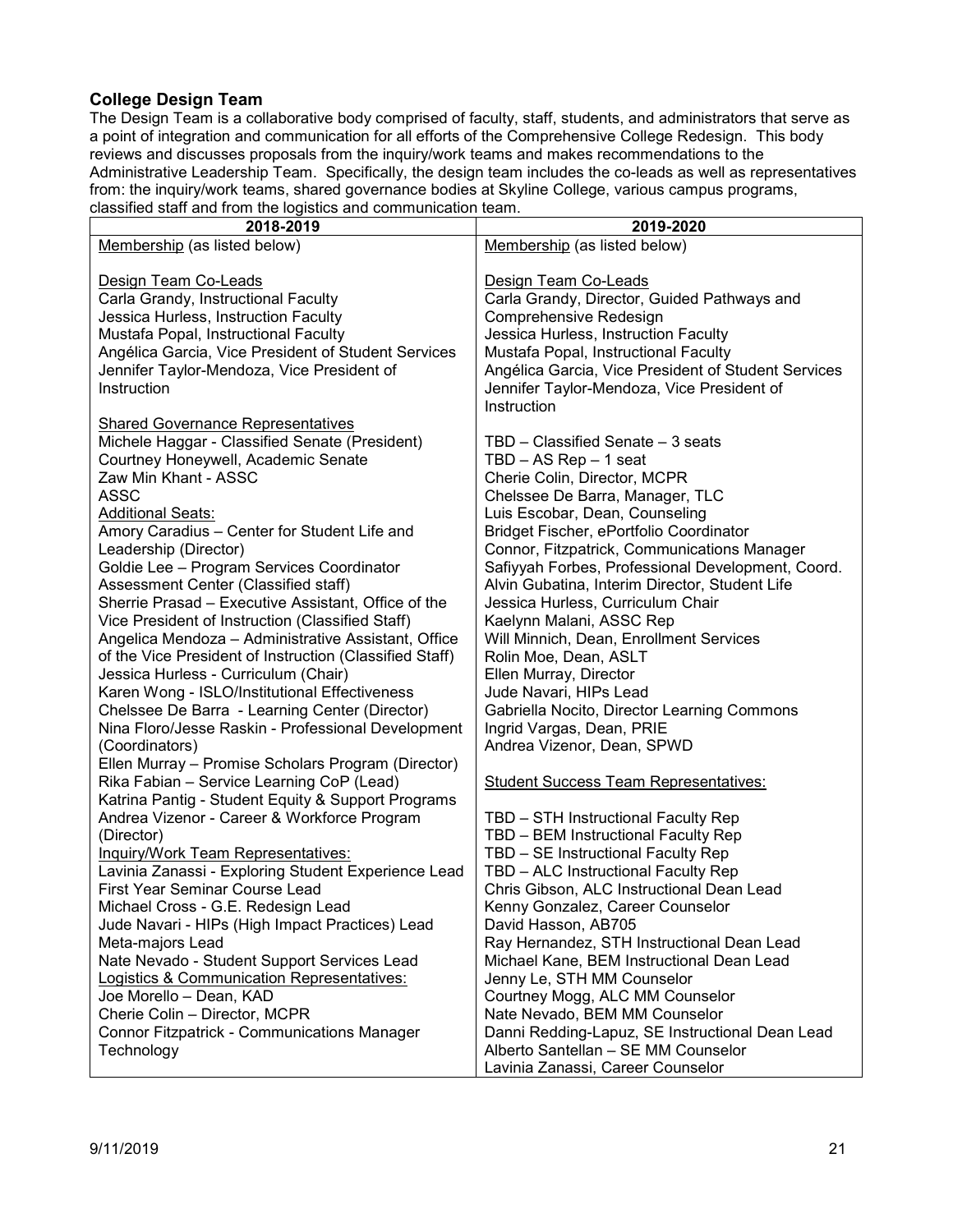#### <span id="page-21-0"></span>**College Success Initiative (CSI) Coordinating Committee**

The role of this committee is to provide a venue to facilitate communication and currency among everyone involved in implementation of the Basic Skills Plan and between the instructional and student services components of the college. The group will seek to ensure that Skyline's Plan is integrated throughout the college. It will be responsible for overseeing the project as a whole and ensuring that the various efforts are well connected to each other, and well embedded in the college's structure. The committee will also identify any gaps that should be addressed. The committee will develop and maintain a calendar of activities to facilitate communication and coordination across the college.

| 2018-2019                                                                                      | 2019-2020                                                                                      |
|------------------------------------------------------------------------------------------------|------------------------------------------------------------------------------------------------|
| Membership The committee will be a broadly                                                     | Membership The committee will be a broadly                                                     |
| constituted group representing all of the key                                                  | constituted group representing all of the key                                                  |
| components of the project, and co-chaired by the                                               | components of the project, and co-chaired by the                                               |
| College Success Coordinator and a Vice President.                                              | College Success Coordinator and a Vice President.                                              |
| If the Coordinator is a classroom instructor, the Co-                                          | If the Coordinator is a classroom instructor, the Co-                                          |
| Chair would be the Vice President of Student<br>Services. If the Coordinator is a counselor or | Chair would be the Vice President of Student<br>Services. If the Coordinator is a counselor or |
| librarian, the Co-Chair would be the Vice President of                                         | librarian, the Co-Chair would be the Vice President of                                         |
| Instruction. The members would include:                                                        | Instruction. The members would include:                                                        |
|                                                                                                |                                                                                                |
|                                                                                                |                                                                                                |
| Serena Chu-Mraz, Co-Chair, LA Rep                                                              | Jarrod Feiner, Co-Chair, LA Rep                                                                |
| Jennifer Taylor Mendoza, Co-Chair, Vice President,<br>Instruction                              | Angèlica Garcia, Co-Chair, VP, Student Services                                                |
|                                                                                                | Serena Chu-Mraz, LA Rep                                                                        |
| Chelssee De Barra, ASLT Rep/                                                                   | Lorraine DeMello, COUN Rep                                                                     |
| <b>Classified Senate Rep</b>                                                                   | Jarrod Feiner, LA Rep                                                                          |
| Jarrod Feiner, LA Rep                                                                          | Ricardo Flores, ASLT Rep/Classified Senate Rep                                                 |
| Ricardo Flores, ASLT Rep/Classified Senate Rep                                                 | Raymon Gutierrez, ASLT Rep/Classified Senate Rep                                               |
| Chris Gibson, Interim Dean LA<br>Raymon Gutierrez, ASLT Rep/Classified Senate Rep              | Raymond Hernandez, Dean, SMT<br>Lasana Hotep, Dean SESP                                        |
| Raymond Hernandez, Dean, SMT                                                                   | Denise Hum, SMT Rep                                                                            |
| Lasana Hotep, Dean SESP                                                                        | Maryam Khan, SMT Rep                                                                           |
| Stacy Nojima, LA/Classified Senate Rep                                                         | Rolin Moe, ASLT Rep                                                                            |
| Suzanne Poma, COUN Rep                                                                         | Marisa Thigpen, ASLT Rep/ Classified Senate Rep                                                |
| Marisa Thigpen, ASLT Rep/ Classified Senate Rep                                                | Jessica Truglio, DRC Rep                                                                       |
| Jessica Truglio, DRC Rep                                                                       | Andrew Yu, SMT Rep                                                                             |
| Andrew Yu, SMT Rep                                                                             |                                                                                                |
| Soodi Zamani, SMT Rep                                                                          | Ex Officio Members                                                                             |
| Ex Officio Members                                                                             |                                                                                                |
|                                                                                                | <b>Meeting Date/Time/Location</b>                                                              |
|                                                                                                | First Monday of the month                                                                      |
| Meeting Date/Time/Location                                                                     | 2:10 - 4:00 p.m.                                                                               |
| First Monday of the month                                                                      | Building 4, Room 4301                                                                          |
| $2:10 - 4:00 p.m.$                                                                             |                                                                                                |
| Building 4, Room 4301                                                                          |                                                                                                |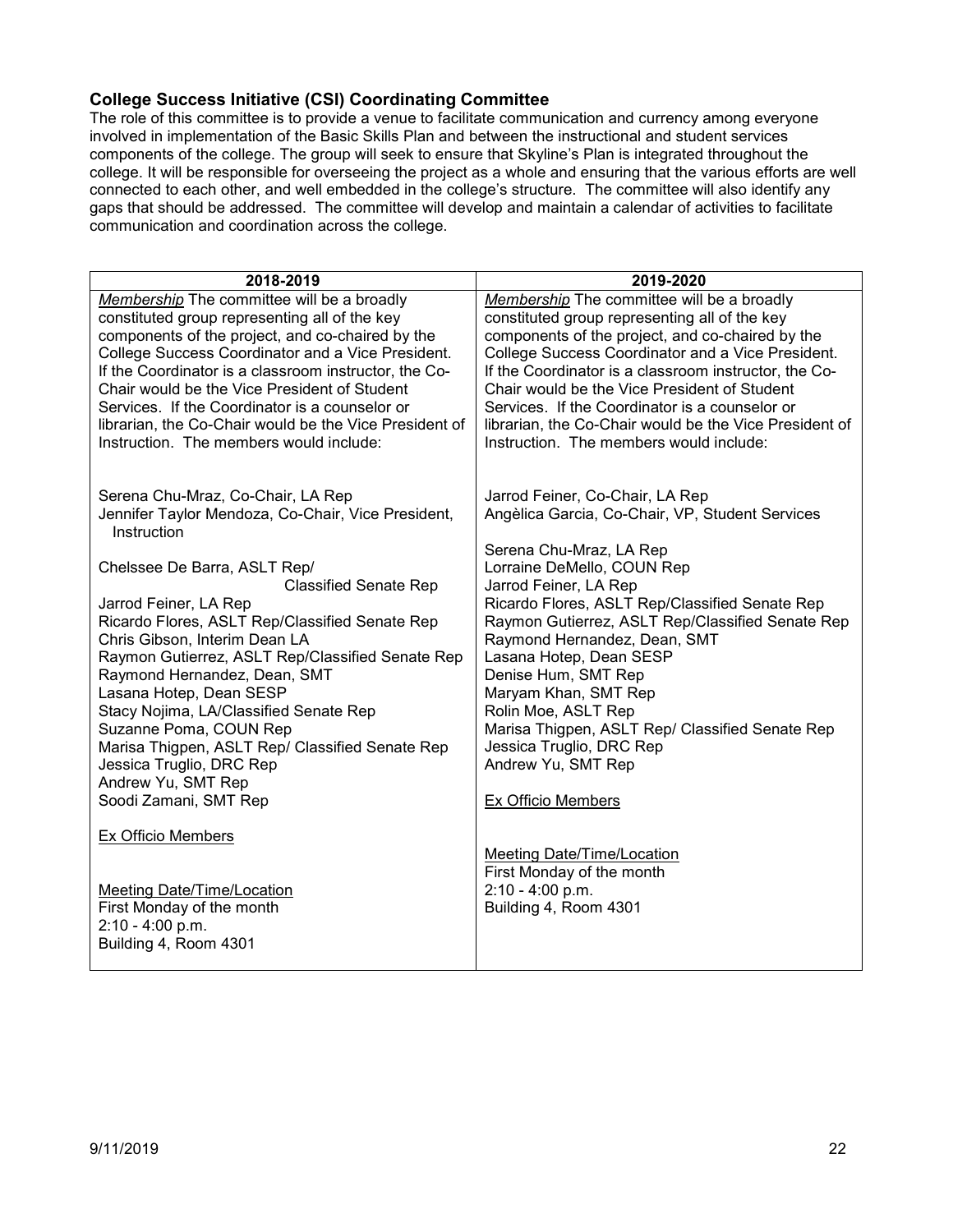#### <span id="page-22-0"></span>**Commencement Committee**

This committee plans, coordinates and implements all activities for Commencement. The committee meets regularly during the spring semester until the day of graduation. Meetings focus on all logistical aspects of the graduation and the commencement ceremony.

| 2018-2019                                            | 2019-2020                                             |
|------------------------------------------------------|-------------------------------------------------------|
| Membership (Representatives from Buildings and       | Membership (Representatives from Buildings and        |
| Grounds, Campus Bookstore, Multi-Media, Student      | Grounds, Campus Bookstore, Multi-Media, Student       |
| Services)                                            | Services)                                             |
| William Minnich, Co-Chair, Dean, Enrollment          | William Minnich, Co-Chair, Dean, Enrollment           |
| <b>Services</b>                                      | <b>Services</b>                                       |
| Amory Cariadus, Co-Chair, Director, Student          | Alvin Gubatina, Co-Chair, Interim Director, Student   |
| Development                                          | Development                                           |
| Kevin Chak, Bookstore Manager, Auxiliary Services    | Michelle Batista, Director Student Support            |
| Cherie Colin, Director, MCPR                         | Services/Title IX Deputy Coordinator                  |
| John Doctor, Facility Rep                            | Kevin Chak, Bookstore Manager, Auxiliary Services     |
| Susan Lorenzo, Registrar                             | Mia Coo, MCPR                                         |
| Golda Margate, EA, VPSS/Title IX Deputy              | John Doctor, Facility Rep                             |
| Investigator                                         | Jeremy Evangelista, College Recruiter                 |
| Joseph Morello, Jr., Dean, KAD                       | Susan Lorenzo, Registrar                              |
| Sherrie Prasad, EA, VPI                              | Golda Margate, EA, VPSS                               |
| Theresa Tentes, EA, President's Office               | Joe Morello, KAD                                      |
| Jim Vangele, Chief, Public Safety                    | Gabriela Nocito, Director, Learning Commons           |
| Alexandra Zanassi, GLPS Rep                          | Sherrie Prasad, EA, VPI                               |
| Other members of the campus community are invited    | Theresa Tentes, EA, President's Office                |
| to meetings that cover specific planning areas as it | Jim Vangele, Chief, Public Safety                     |
| relates to their department, program or division.    | Other members of the campus community are invited     |
| Meeting Date/Time/Location                           | to meetings that cover specific planning areas as it  |
| Meetings held as needed                              | relates to their department, program or division.     |
|                                                      | Meeting Date/Time/Location<br>Meetings held as needed |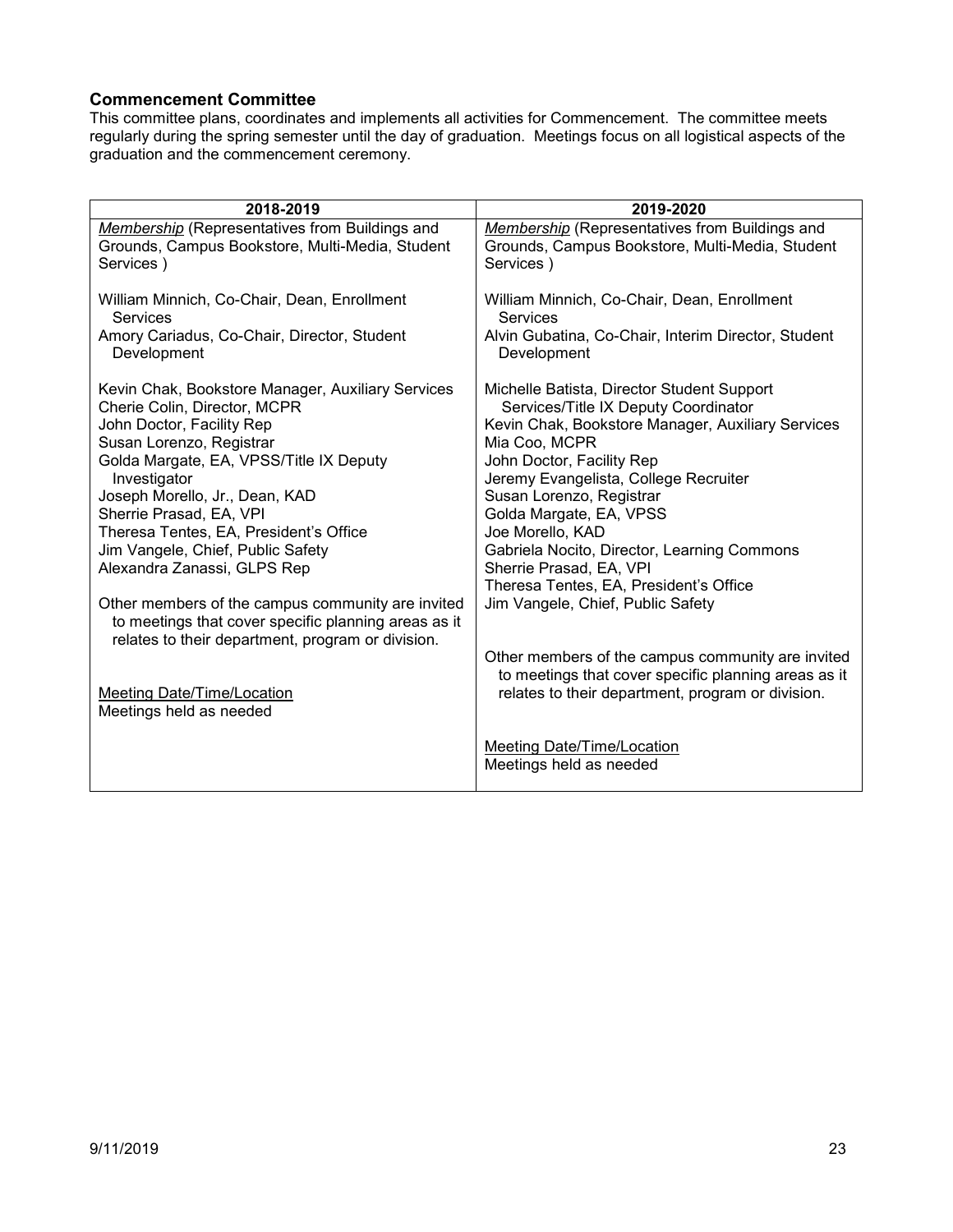# <span id="page-23-0"></span>**Deans and Vice Presidents**

| 2018-2019                                  | 2019-2020                                               |
|--------------------------------------------|---------------------------------------------------------|
| Membership (Vice Presidents and Deans)     | Membership (Vice Presidents and Deans)                  |
|                                            |                                                         |
| Jennifer Taylor-Mendoza, VP, Instruction   | Eloisa Briones, VP, Administrative Services             |
|                                            | Angèlica Garcia, VP, Student Services                   |
| Eloisa Briones, VP of AS                   | Jennifer Taylor-Mendoza, VP, Instruction                |
| Luis Escobar, Dean, Counseling             |                                                         |
| Angélica Garcia, VP, Student Services      | Paul Cassidy, Manager, Administrative Services          |
| Chris Gibson, Interim Dean, LA             | Cherie Colin, Director, MCPR                            |
| Raymond Hernandez, Dean, SMT               | Luis Escobar, Dean, Counseling                          |
| Jacqueline Honda, Interim Dean, PRIE       | Chris Gibson, Dean, LA                                  |
| Lasana Hotep, Dean, SESP                   | Raymond Hernandez, Dean, SMT                            |
| James Houpis, Dean, ASLT                   | Lasana Hotep, Dean, SESP                                |
| William Minnich, Dean, Enrollment Services | Michael Kane, Dean, BEPP                                |
| Joseph Morello, Jr., Dean, KAD             | William Minnich, Dean, Enrollment Services              |
| Christine Roumbanis, Dean, BEPP            | Rolin Moe, Dean, ASLT                                   |
| Danni Redding Lapuz, Interim Dean, SS/CA   | Joseph Morello, Jr., Dean, KAD                          |
| Delisle Warden, Interim Dean, GLPS         | Danni Redding Lapuz, Dean, SS/CA                        |
|                                            | Ingrid Vargas, Dean, PRIE<br>Andrea Vizenor, Dean, SPWD |
| <b>Meeting Date/Time/Location</b>          | Russell Waldon, Dean, GLPS                              |
|                                            |                                                         |
| Second Thursday of the month               |                                                         |
| $9:00 - 11:00$ a.m.                        | <b>Meeting Date/Time/Location</b>                       |
| Building 4, Room 4343                      |                                                         |
|                                            | Second Thursday of the month<br>$9:00 - 11:00$ a.m.     |
|                                            |                                                         |
|                                            | Building 4, Room 4343                                   |
|                                            |                                                         |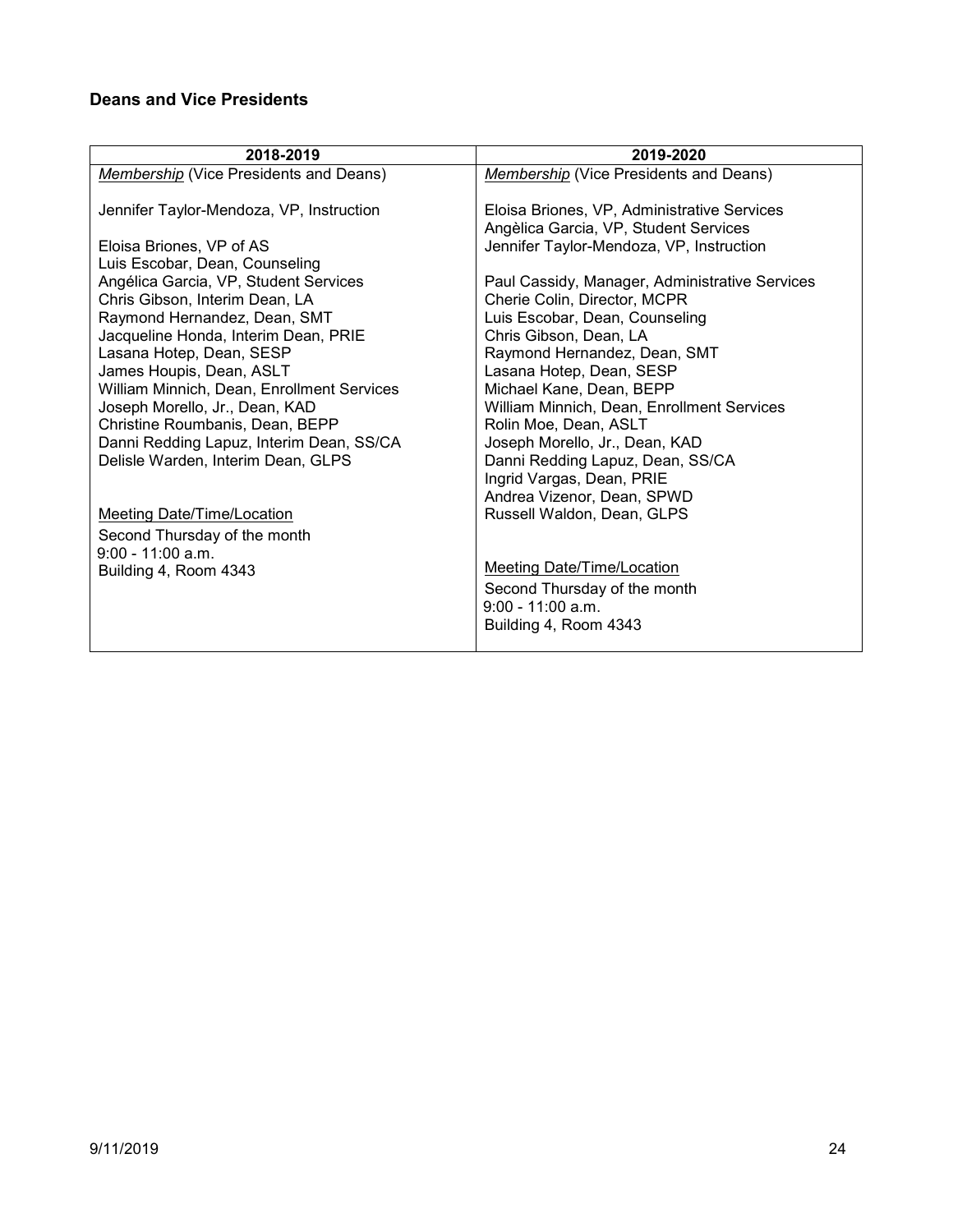# <span id="page-24-0"></span>**Event Support Working Group**

| 2018-2019                                               | 2019-2020                                               |
|---------------------------------------------------------|---------------------------------------------------------|
| <b>Membership</b> (Representatives from Administration, | <b>Membership</b> (Representatives from Administration, |
| Operations, Facilities, Public Safety, Media Services   | Operations, Facilities, Public Safety, Media Services   |
| and division offices who assist in event planning)      | and division offices who assist in event planning)      |
| Eloisa Briones, Chair, VP, Administrative Services      | Eloisa Briones, Chair, VP, Administrative Services      |
| Nancy Argarin                                           | Nancy Argarin                                           |
| Grace Beltran                                           | Grace Beltran                                           |
| Linda Bertellotti                                       | Linda Bertellotti                                       |
| <b>Amory Cariadus</b>                                   | Kevin Chak                                              |
| Kevin Chak                                              | <b>Cherie Colin</b>                                     |
| Cherie Colin                                            | John Doctor                                             |
| <b>Connor Fitzpatrick</b>                               | Jeremy Evangelista                                      |
| Jackie Flores                                           | <b>Bryant Evans</b>                                     |
| Lauren Ford                                             | <b>Connor Fitzpatrick</b>                               |
| Joshua Harris                                           | Jackie Flores                                           |
| Roger Marcelo                                           | Joshua Harris                                           |
| Golda Margate                                           | Roger Marcelo                                           |
| Joseph Morello, Jr.                                     | Golda Margate                                           |
| Katrina Pantig                                          | Joseph Morello, Jr.                                     |
| <b>Sherrie Prasad</b>                                   | Katrina Pantig                                          |
| <b>Theresa Tentes</b>                                   | Sherrie Prasad                                          |
| Annie Trinh                                             | Ryan Samn                                               |
| Alana Utsumi                                            | <b>Theresa Tentes</b>                                   |
| Jim Vangele                                             | Annie Trinh                                             |
| Alessandra Zanassi                                      | Jim Vangele                                             |
|                                                         |                                                         |
| Meeting Date/Time/Location                              | Meeting Date/Time/Location                              |
| Meetings held as needed                                 | Meetings held as needed                                 |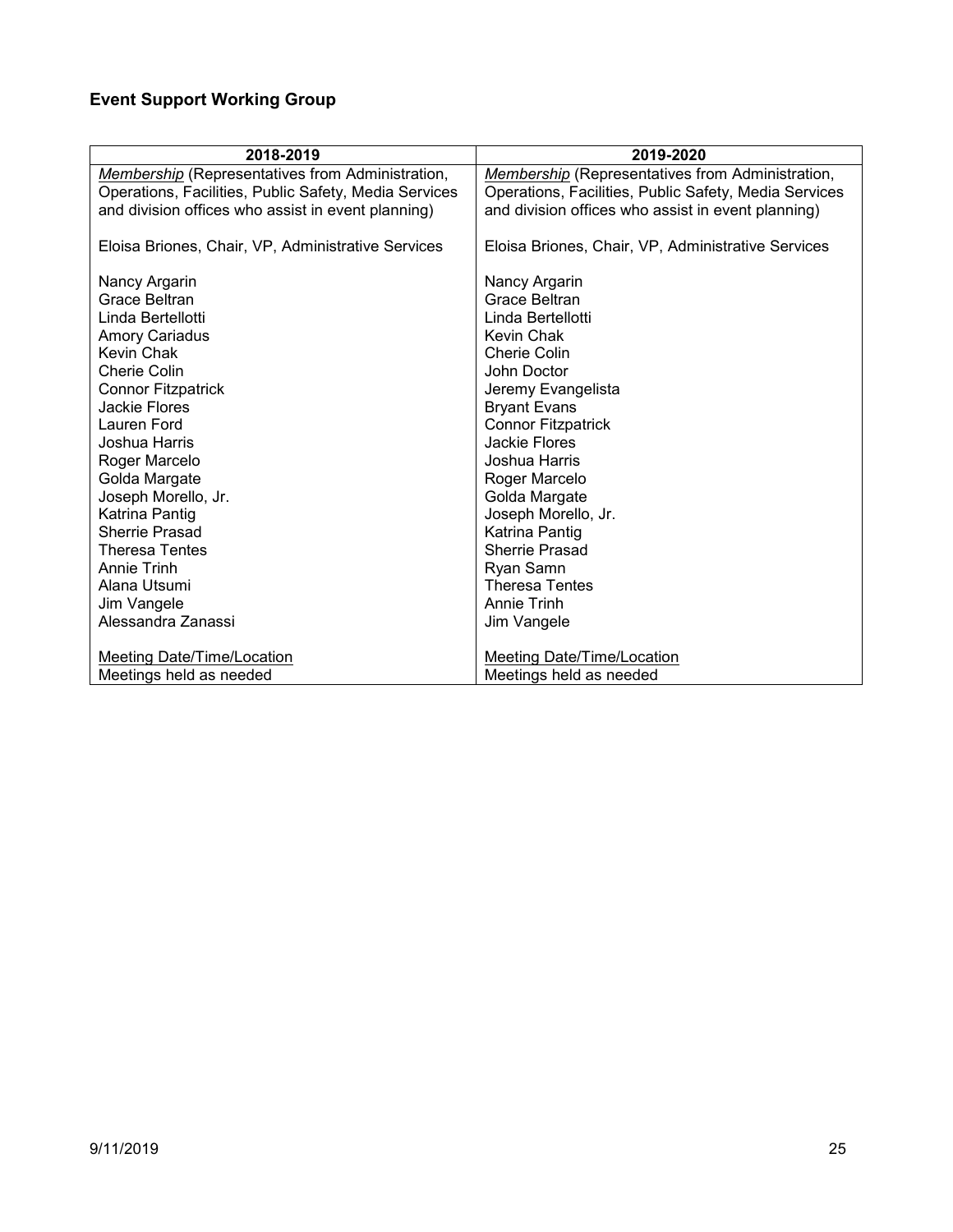#### <span id="page-25-0"></span>**Institutional Review Board**

The Skyline College Institutional Review Board (IRB) is charged with reviewing non-exempt research and making recommendations on the ethical and safety status of the proposed research. The IRB serves to ensure that research conducted on human subjects, including both biological and social science inquiries, be ethical and not infringe upon the rights or jeopardize the welfare of the subjects. An IRB is solely about the protection of human subjects in research. The results of the consideration will be forwarded to the President via the Dean of Planning, Research and Institutional Effectiveness.

| 2018-2019                                                                            | 2019-2020                                                                 |
|--------------------------------------------------------------------------------------|---------------------------------------------------------------------------|
| Membership                                                                           | Membership                                                                |
| Jacqueline Honda, Co-Chair, Interim Dean, PRIE<br>James Houpis, Co-Chair, Dean, ASLT | Ingrid Vargas, Co-Chair, Dean, PRIE<br>Ray Hernandez, Co-Chair, Dean, SMT |
| Karrie Mitchell, District Office Representative                                      | Ray Jones, LA Rep                                                         |
|                                                                                      | Karrie Mitchell, District Office Representative                           |

#### <span id="page-25-1"></span>**Instructional Leadership Team**

| 2018-2019                                                                                                                                                                                                                                                                                                                                                                                                                                                                                                                                                                                                                                                                                                                                                                                                                                                                                                                              | 2019-2020                                                                                                                                                                                                                                                                                                                                                                                                                                                                                                                                                                                                                                                                                                                                                     |
|----------------------------------------------------------------------------------------------------------------------------------------------------------------------------------------------------------------------------------------------------------------------------------------------------------------------------------------------------------------------------------------------------------------------------------------------------------------------------------------------------------------------------------------------------------------------------------------------------------------------------------------------------------------------------------------------------------------------------------------------------------------------------------------------------------------------------------------------------------------------------------------------------------------------------------------|---------------------------------------------------------------------------------------------------------------------------------------------------------------------------------------------------------------------------------------------------------------------------------------------------------------------------------------------------------------------------------------------------------------------------------------------------------------------------------------------------------------------------------------------------------------------------------------------------------------------------------------------------------------------------------------------------------------------------------------------------------------|
| Membership (Vice President of Instruction,                                                                                                                                                                                                                                                                                                                                                                                                                                                                                                                                                                                                                                                                                                                                                                                                                                                                                             | <b>Membership</b> (Vice President of Instruction,                                                                                                                                                                                                                                                                                                                                                                                                                                                                                                                                                                                                                                                                                                             |
| Instructional division deans, directors and managers)                                                                                                                                                                                                                                                                                                                                                                                                                                                                                                                                                                                                                                                                                                                                                                                                                                                                                  | Instructional division deans, directors and managers)                                                                                                                                                                                                                                                                                                                                                                                                                                                                                                                                                                                                                                                                                                         |
| Jennifer Taylor-Mendoza, Chair, VP, Instruction                                                                                                                                                                                                                                                                                                                                                                                                                                                                                                                                                                                                                                                                                                                                                                                                                                                                                        | Jennifer Taylor-Mendoza, Chair, VP, Instruction                                                                                                                                                                                                                                                                                                                                                                                                                                                                                                                                                                                                                                                                                                               |
| Gretchen Keys, Director, Respiratory Care/Allied<br>Health<br>Wissem Bennani, Manager, ISP<br>Kate Browne, Academic Senate President<br>Luis Escobar, Dean, Counseling<br>Zaid Ghori, Director, Special International Programs<br>Chris Gibson, Interim Dean, Language Arts<br>Raymond Hernandez, Dean, SMT<br>James Houpis, Dean, ASLT<br>Lorna Jones, Interim Director, CITD<br>Raymond Jones, Director of Middle College<br>Joseph Morello, Jr., Dean, KAD<br>Gabriela Nocito, Director of the Learning Commons<br>Danni Redding Lapuz, Interim Dean, SS/CA<br>Delisle Warden, Interim Dean, GLPS<br>Christine Roumbanis, Dean, BEPP<br>Pcyeta Stroud, Project Director, BAEC<br>Courtney Twietmeyer, Director Retail, Hospitality and<br>Tourism<br>Andrea Vizenor, Director, Career and Workforce<br>Program<br><b>Meeting Date/Time/Location</b><br>Fourth Thursday of the month<br>$9:00 - 11:00$ a.m.<br>Building 4, Room 4343 | Wissem Bennani, Manager, ISP<br>Chelssee De Barra, Manager, TLC<br>Luis Escobar, Dean, Counseling<br>Zaid Ghori, Director, Special International Programs<br>Chris Gibson, Dean, Language Arts<br>Carla Grandy, Director of Guided Pathways &<br>Comprehensive Redesign<br>Raymond Hernandez, Dean, SMT<br>Raymond Jones, Director of Middle College<br>Michael Kane, Dean, BEPP<br>Rolin Moe, Dean, ASLT<br>Joseph Morello, Jr., Dean, KAD<br>Gabriela Nocito, Director of the Learning Commons<br>Danni Redding Lapuz, Dean, SS/CA<br>Pcyeta Stroud, Project Director, BAEC<br>Andrea Vizenor, Dean, SPWD<br>Russell Waldon, Dean, GLPS<br><b>Meeting Date/Time/Location</b><br>Third Thursday of the month<br>$9:00 - 11:00$ a.m.<br>Building 4, Room 4343 |
|                                                                                                                                                                                                                                                                                                                                                                                                                                                                                                                                                                                                                                                                                                                                                                                                                                                                                                                                        |                                                                                                                                                                                                                                                                                                                                                                                                                                                                                                                                                                                                                                                                                                                                                               |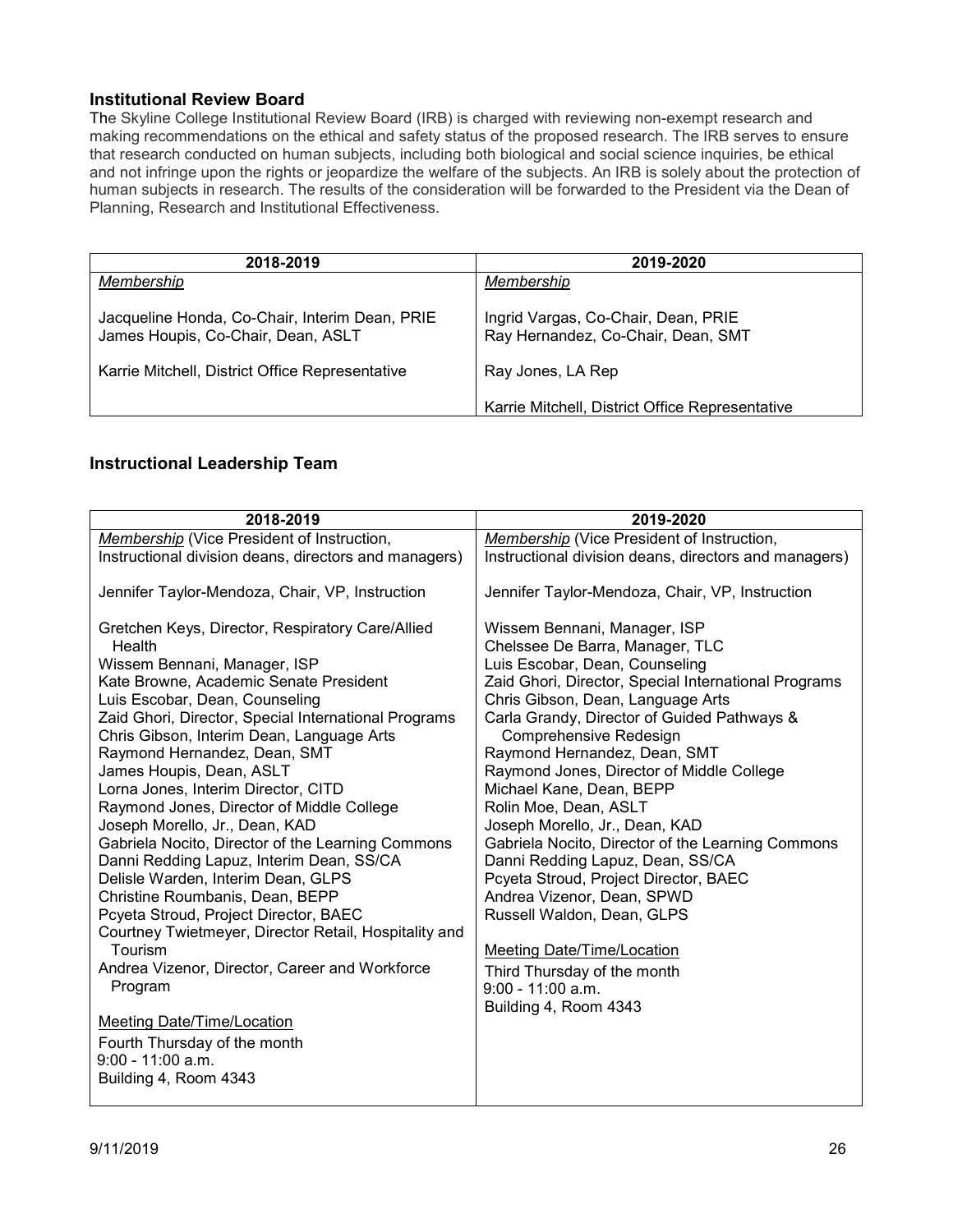### <span id="page-26-0"></span>**Management Council**

The Management Council is an appointed advisory to the College President and primarily meets to facilitate communication among Managers regarding College operations.

| 2018-2019                                      | 2019-2020                                      |
|------------------------------------------------|------------------------------------------------|
| Membership (President, Vice Presidents, Deans, | Membership (President, Vice Presidents, Deans, |
| Directors, and Classified Supervisors)         | Directors, and Classified Supervisors)         |
|                                                |                                                |
| Regina Stanback Stroud, Chair                  | Jannett Jackson, Chair, Interim President      |
|                                                |                                                |
| Michelle Batista                               | Michelle Batista                               |
| Wissem Bennani                                 | Wissem Bennani                                 |
| Eloisa Briones                                 | Eloisa Briones                                 |
| <b>Amory Cariadus</b>                          | Paul Cassidy                                   |
| Paul Cassidy                                   | Kevin Chak                                     |
| Kevin Chak                                     | <b>Cherie Colin</b>                            |
| <b>Cherie Colin</b>                            | Chelssee De Barra                              |
| Chelssee De Barra                              | John Doctor                                    |
| John Doctor                                    | Luis Escobar                                   |
| Luis Escobar                                   | <b>Connor Fitzpatrick</b>                      |
| <b>Connor Fitzpatrick</b>                      | Angélica Garcia                                |
| Angélica Garcia                                | <b>Zaid Ghori</b>                              |
| Zaid Ghori                                     | Chris Gibson                                   |
| Chris Gibson                                   | Carla Grandy                                   |
| Raymond Hernandez                              | Alvin Gubatina                                 |
| Jacqueline Honda                               | Raymond Hernandez                              |
| Lasana Hotep                                   | Lasana Hotep                                   |
| James Houpis                                   | Judy Hutchinson                                |
| Judy Hutchinson                                | Raymond Jones                                  |
| Lorna Jones                                    | Michael Kane                                   |
| Raymond Jones                                  | Susan Lorenzo                                  |
| Gretchen Keys                                  | <b>William Minnich</b>                         |
| Susan Lorenzo                                  | Rolin Moe                                      |
| <b>William Minnich</b>                         | Joseph Morello, Jr.                            |
| Joseph Morello, Jr.                            | Regina Morrison                                |
| Regina Morrison                                | Ellen Murray                                   |
| Ellen Murray                                   | Gabriela Nocito                                |
| Gabriela Nocito                                | Danni Redding Lapuz                            |
| Danni Redding Lapuz                            | <b>Michael Stokes</b>                          |
| <b>Christine Roumbanis</b>                     | Pcyeta Stroud                                  |
| <b>Michael Stokes</b>                          | Jennifer Taylor-Mendoza                        |
| Pcyeta Stroud                                  | Chad Thompson                                  |
| Jennifer Taylor-Mendoza                        | Jim Vangele                                    |
| Chad Thompson                                  | Ingrid Vargas                                  |
| <b>Courtney Twiertmeyer</b>                    | Andrea Vizenor                                 |
| Jim Vangele                                    | Russell Waldon                                 |
| Andrea Vizenor                                 |                                                |
| Delisle Warden                                 | <b>Meeting Date/Time/Location</b>              |
|                                                | Second Tuesday of the month                    |
| Meeting Date/Time/Location                     | $2:00 - 3:30$ p.m.                             |
| Second Tuesday of the month                    | Building 4, Room 4343                          |
| $2:00 - 3:30$ p.m.                             |                                                |
| Building 4, Room 4343                          |                                                |
|                                                |                                                |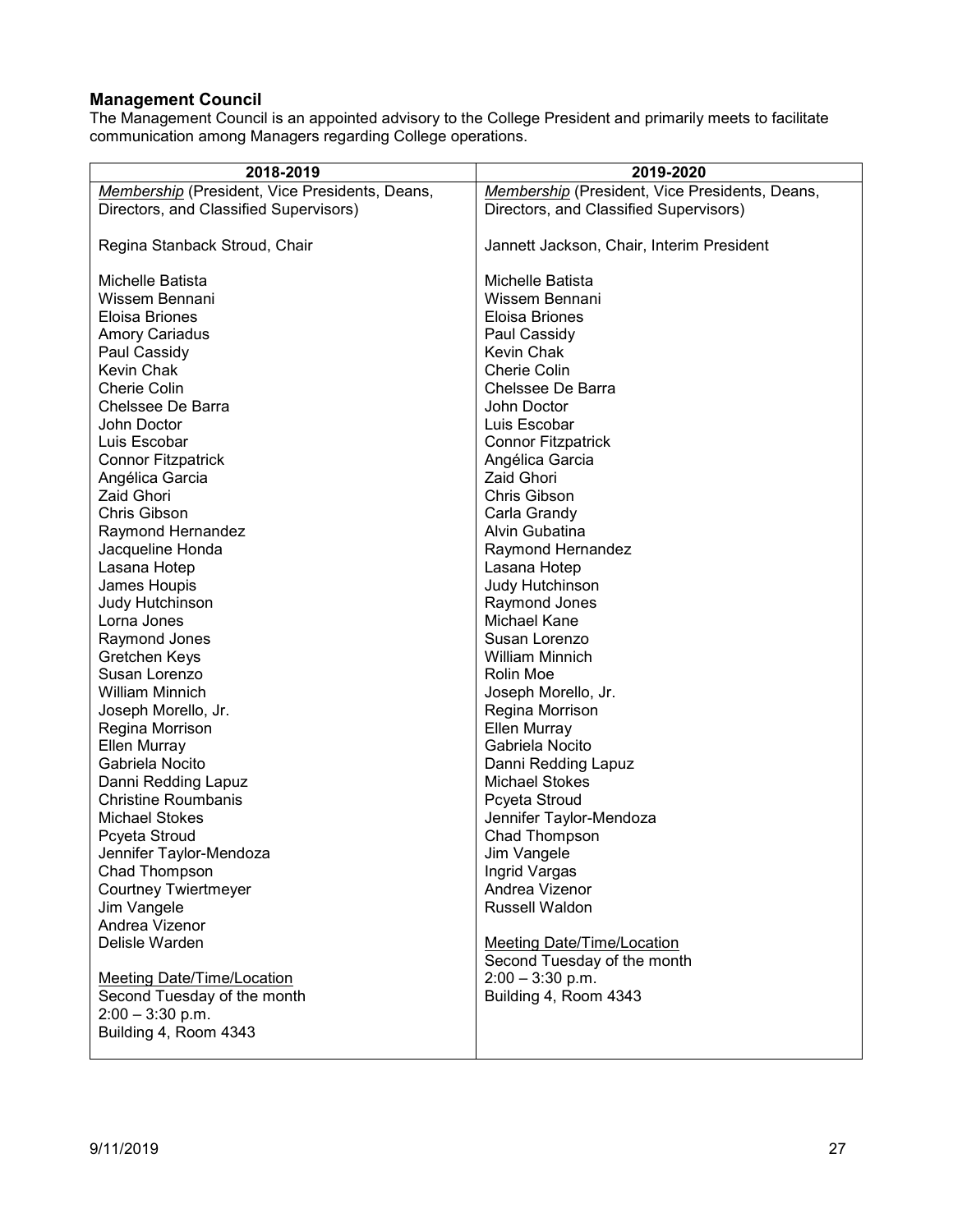## <span id="page-27-0"></span>**Outreach Committee**

| 2018-2019                                                                                        | 2019-2020                                                                                               |
|--------------------------------------------------------------------------------------------------|---------------------------------------------------------------------------------------------------------|
| Membership                                                                                       | Membership                                                                                              |
| William Minnich, Co-Chair, Dean, Enrollment Services<br>Lauren Ford, Co-Chair, College Recruiter | William Minnich, Co-Chair, Dean, Enrollment Services<br>Jeremy Evangelista, Co-Chair, College Recruiter |
| Raul Amaya, SparkPoint                                                                           | Raul Amaya, SparkPoint                                                                                  |
| Chris Branco, SS/CA Rep                                                                          | Chris Branco, SS/CA Rep                                                                                 |
| Cherie Colin, Director, MCPR<br>Connor Fitzpatrick, MCPR/Classified Senate Rep                   | Kristina Brower, BEPP Rep<br>Martina Center, Middle College                                             |
| Jeremy Evangelista, Financial Aid Rep                                                            | Cherie Colin, Director, MCPR                                                                            |
| Zaid Ghori, GLPS Rep                                                                             | Connor Fitzpatrick, MCPR/Classified Senate Rep                                                          |
| Lasana Hotep, Dean, SESP                                                                         | Stephanie Flores, Financial Aid                                                                         |
| Julia Johnson, BEPP Rep                                                                          | Lasana Hotep, Dean, SESP                                                                                |
| Raymond Jones, Director, Middle College                                                          | Nancy Lam, BEPP Rep                                                                                     |
| Nancy Lam, BEPP Rep                                                                              | Flor Lopez, SparkPoint                                                                                  |
| Flor Lopez, SparkPoint                                                                           | Melissa Matthews, COUN Rep                                                                              |
| Melissa Matthews, COUN Rep                                                                       | Ellen Murray, Director, Promise Scholars                                                                |
| Ellen Murray, Director, Promise Scholars                                                         | Sha' Kuana Ona, Promise Scholars                                                                        |
| Suzanne Poma, COUN Rep                                                                           | Claudia Paz, SPWD Rep                                                                                   |
| Nadio Tariq, SMT Rep                                                                             | Suzanne Poma, COUN Rep                                                                                  |
| Chad Thompson, Director, SparkPoint                                                              | Sindy Soto, Middle College                                                                              |
| Andrea Vizenor, Director of Workforce Development<br>Stephanie Wells, GLPS Rep                   | Pcyeta Stroud, BEPP Rep<br>Marisa Thigpen, ASLT Rep                                                     |
| VACANT, ASSC Rep                                                                                 | Chad Thompson, Director, SparkPoint                                                                     |
| *, PSC Outreach, Financial Aid Rep                                                               | Andrea Vizenor, Dean, SPWD                                                                              |
|                                                                                                  | Stephanie Wells, GLPS Rep                                                                               |
|                                                                                                  | Alyssa Wong-Conway, SMT Rep                                                                             |
|                                                                                                  | VACANT, ASSC Rep                                                                                        |
| Meeting Date/Time/Location                                                                       |                                                                                                         |
| To be determined                                                                                 |                                                                                                         |
|                                                                                                  |                                                                                                         |
|                                                                                                  | <b>Meeting Date/Time/Location</b>                                                                       |
|                                                                                                  | To be determined                                                                                        |
|                                                                                                  |                                                                                                         |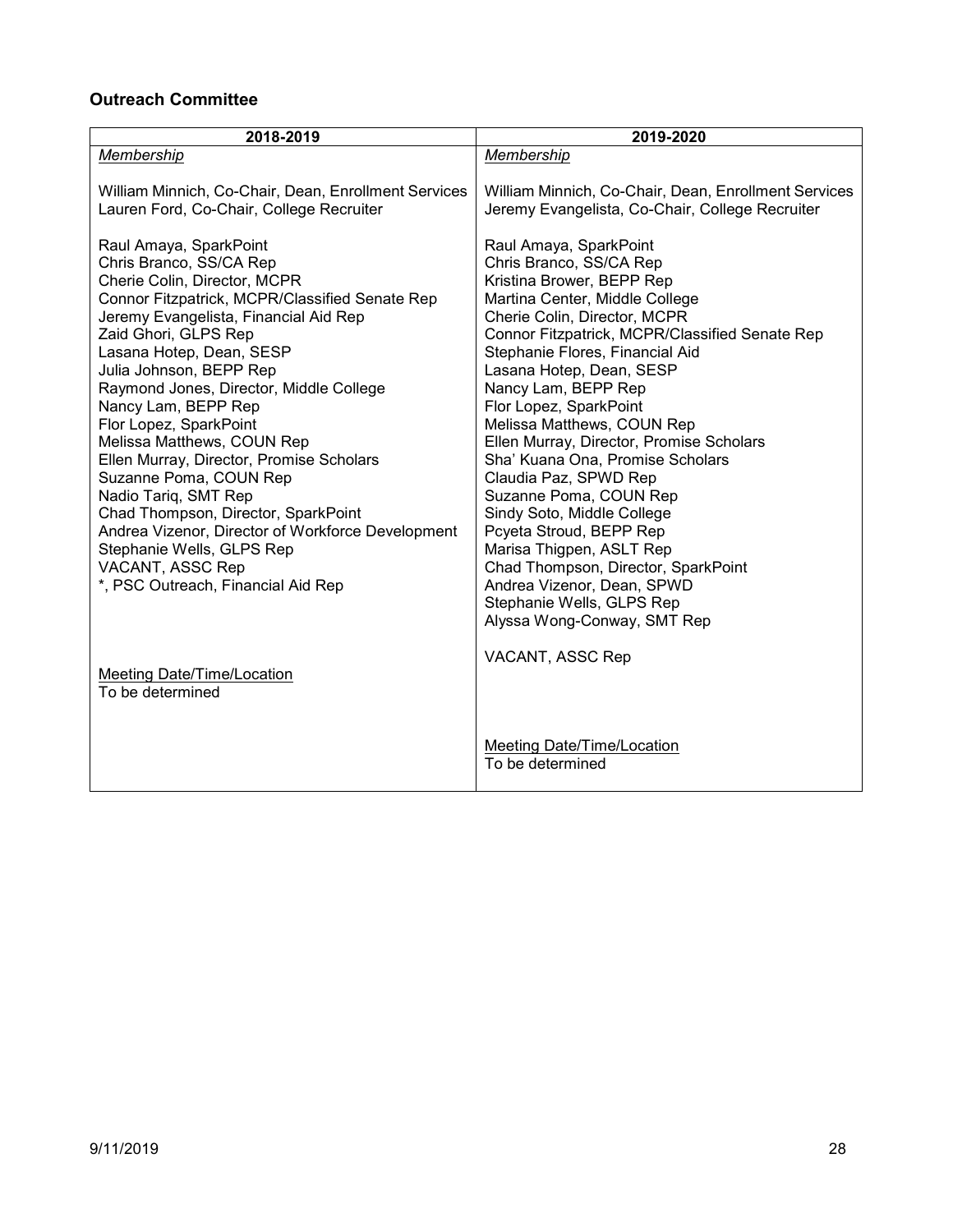### <span id="page-28-0"></span>**Scholarship Selection Committee**

The Scholarship Committee serves as a general policy advisory group to the scholarship program and as a selection committee for general scholarships and awards that may be assigned to their jurisdiction. The primary sources of scholarships for which this committee selects scholarship recipients are Skyline and District Foundation and Skyline Organization funds.

| 2018-2019                                                                                                                                                                                                                                                                                                                                                                                                                                                                                                                                                                                                                                                                                                                                                                | 2019-2020                                                                                                                                                                                                                                                                                                                                                                                                                                                                                                                                                                                                                                                                                                                                                                                                                                                                                                                                                                       |
|--------------------------------------------------------------------------------------------------------------------------------------------------------------------------------------------------------------------------------------------------------------------------------------------------------------------------------------------------------------------------------------------------------------------------------------------------------------------------------------------------------------------------------------------------------------------------------------------------------------------------------------------------------------------------------------------------------------------------------------------------------------------------|---------------------------------------------------------------------------------------------------------------------------------------------------------------------------------------------------------------------------------------------------------------------------------------------------------------------------------------------------------------------------------------------------------------------------------------------------------------------------------------------------------------------------------------------------------------------------------------------------------------------------------------------------------------------------------------------------------------------------------------------------------------------------------------------------------------------------------------------------------------------------------------------------------------------------------------------------------------------------------|
| Membership (members appointed by constituent                                                                                                                                                                                                                                                                                                                                                                                                                                                                                                                                                                                                                                                                                                                             | Membership (members appointed by constituent                                                                                                                                                                                                                                                                                                                                                                                                                                                                                                                                                                                                                                                                                                                                                                                                                                                                                                                                    |
| groups)                                                                                                                                                                                                                                                                                                                                                                                                                                                                                                                                                                                                                                                                                                                                                                  | groups)                                                                                                                                                                                                                                                                                                                                                                                                                                                                                                                                                                                                                                                                                                                                                                                                                                                                                                                                                                         |
| William Minnich, Co-Chair, Dean, Enrollment Services                                                                                                                                                                                                                                                                                                                                                                                                                                                                                                                                                                                                                                                                                                                     | William Minnich, Co-Chair, Dean, Enrollment Services                                                                                                                                                                                                                                                                                                                                                                                                                                                                                                                                                                                                                                                                                                                                                                                                                                                                                                                            |
| Jeremy Evangelista, Co-Chair, Financial Aid                                                                                                                                                                                                                                                                                                                                                                                                                                                                                                                                                                                                                                                                                                                              | Patricia Flores, Co-Chair, Financial Aid                                                                                                                                                                                                                                                                                                                                                                                                                                                                                                                                                                                                                                                                                                                                                                                                                                                                                                                                        |
| Linda Allen, Classified Senate Rep<br>AJ Bates, SMT Rep<br>Luciana Castro, LA Rep<br>Martina Center, Classified Senate Rep<br>Belinda Chan, Classified Senate Rep<br>Gina Ciardella, Classified Senate Rep<br>Brianna Clay, COUN Rep<br>Kevin Corsiglia, KAD Rep<br>Liza Erpelo, LA Rep<br>Safiyyah Forbes, SMT Rep<br>Zaid Ghori, GLPS Rep<br>Lasana Hotep, Dean, SESS<br>Flor Lopez, SparkPoint Rep<br>Soledad McCarthy, BEPP Rep<br>Pamela Ortiz, Classified Senate Rep<br>Kennya Ruiz, Classified Senate Rep<br>Michael Stokes, Director, TRiO<br>Arthur Takayama, SS/CA Rep<br>Chad Thompson, Interim Director, SparkPoint<br>Jessica Truglio, Classified Senate Rep<br>James "Jim" Wong, SS/CA Rep<br><b>Meeting Date/Time/Location</b><br>Meetings held as needed | Lindsey Ayotte, LA Rep<br>AJ Bates, SMT Rep<br>Michelle Batista, COUN Rep<br>George Buckingham, SS/CA Rep<br>Luciana Castro, LA Rep<br>Martina Center, Classified Senate Rep<br>Belinda Chan, Classified Senate Rep<br>Gina Ciardella, Classified Senate Rep<br>Brianna Clay, COUN Rep<br>Kevin Corsiglia, KAD Rep<br>Laura DeKaleita, SPWD Rep<br>Liza Erpelo, LA Rep<br>Safiyyah Forbes, SMT Rep<br>Zaid Ghori, GLPS Rep<br>Angelica Gorostiza, BEPP Rep<br>Monique Hernandez, SESP Rep<br>Flor Lopez, SparkPoint Rep<br>Soledad McCarthy, BEPP Rep<br>Pamela Ortiz, Classified Senate Rep<br>Katrina Pantiq, SESP Rep<br>Kennya Ruiz, Classified Senate Rep<br>Alberto Santellan, COUN Rep<br>Michael Stokes, Director, TRiO<br>Arthur Takayama, SS/CA Rep<br>Chad Thompson, Director, SparkPoint<br>Jessica Truglio, Classified Senate Rep<br>James "Jim" Wong, SS/CA Rep<br>Soodi Zamani, SMT Rep<br>Vacant, ASLT<br>Meeting Date/Time/Location<br>Meetings held as needed |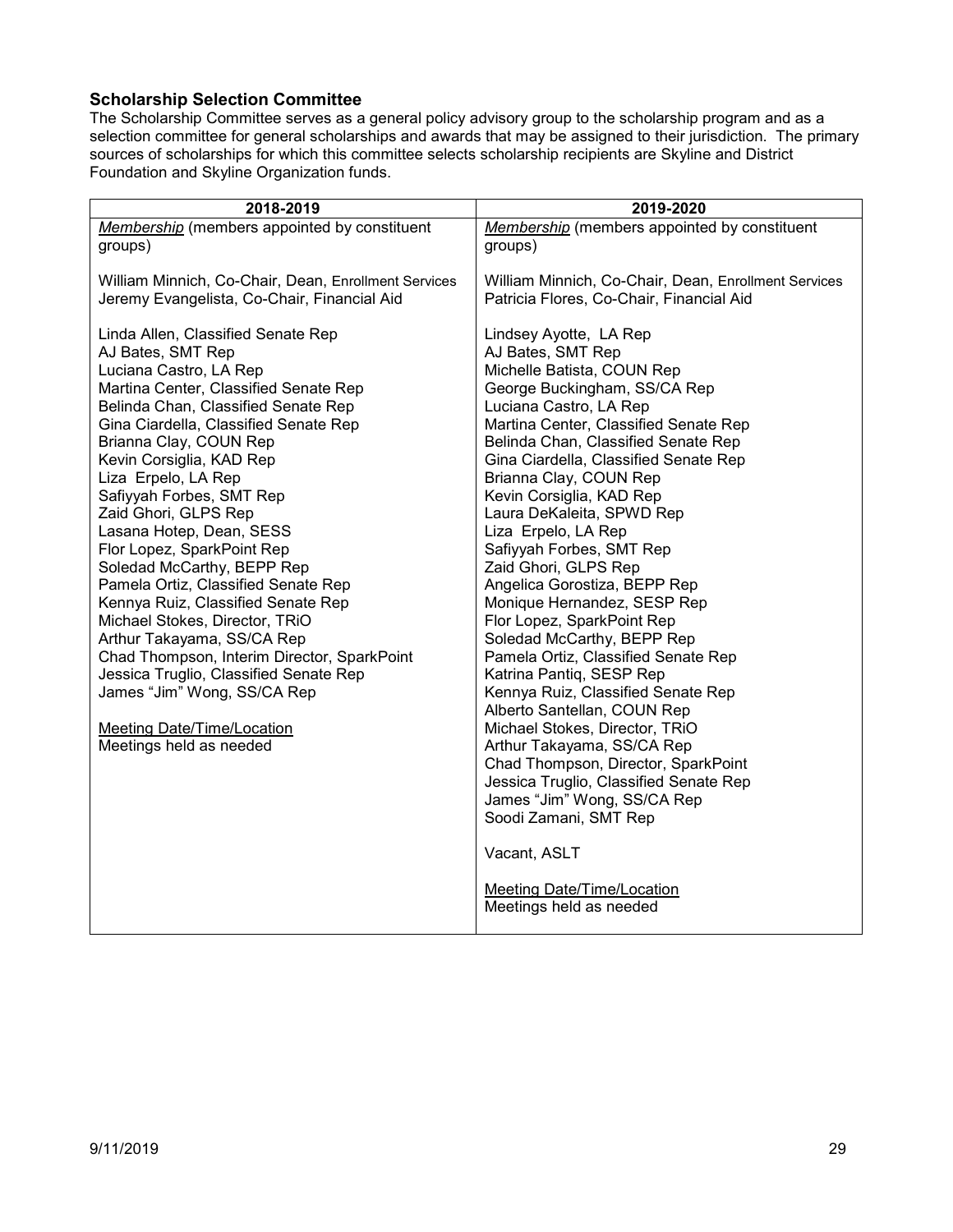## <span id="page-29-0"></span>**Student Scholarship Awards Ceremony Committee**

This committee is charged with planning and implementing the annual Student Scholarship Awards Ceremony and the Donor Appreciation Reception.

| 2018-2019                                                                                                                                                                                                                                                                                                                                                                                                                                                                                                                                                                                                                                                             | 2019-2020                                                                                                                                                                                                                                                                                                                                                                                                                                                                                                                                                                                                                              |
|-----------------------------------------------------------------------------------------------------------------------------------------------------------------------------------------------------------------------------------------------------------------------------------------------------------------------------------------------------------------------------------------------------------------------------------------------------------------------------------------------------------------------------------------------------------------------------------------------------------------------------------------------------------------------|----------------------------------------------------------------------------------------------------------------------------------------------------------------------------------------------------------------------------------------------------------------------------------------------------------------------------------------------------------------------------------------------------------------------------------------------------------------------------------------------------------------------------------------------------------------------------------------------------------------------------------------|
| Membership (interested faculty, staff and<br>administrators)                                                                                                                                                                                                                                                                                                                                                                                                                                                                                                                                                                                                          | Membership (interested faculty, staff and<br>administrators)                                                                                                                                                                                                                                                                                                                                                                                                                                                                                                                                                                           |
| William Minnich, Co-Chair, Dean, Enrollment<br>Services                                                                                                                                                                                                                                                                                                                                                                                                                                                                                                                                                                                                               | William Minnich, Co-Chair, Dean, Enrollment<br><b>Services</b>                                                                                                                                                                                                                                                                                                                                                                                                                                                                                                                                                                         |
| Jeremy Evangelista, Co-Chair, Classified Rep                                                                                                                                                                                                                                                                                                                                                                                                                                                                                                                                                                                                                          | Patricia Flores, Co-Chair, Classified Rep                                                                                                                                                                                                                                                                                                                                                                                                                                                                                                                                                                                              |
| Linda Bertellotti, Operations Rep<br>Amanda Bortoli, Auxiliary Services Rep<br>Amory Cariadus, Director, Student Development<br>Kevin Chak, Bookstore Manager, Auxiliary Services<br>Cherie Colin, Director, MCPR<br>Jeremy Evangelista, Classified Rep<br>Angelica Gorostiza, BEPP Rep<br>Joshua Harris, Theater Events Manager<br>Lucy Jovel, COUN Rep<br>Regina Morrison, Director, Financial Aid<br>Golda Margate, EA, VPSS<br>Alessandra Zanassi, GLPS Rep<br>Academic Senate President *<br>Honors Transfer Program Coordinator *<br>Phi Theta Kappa Coordinator *<br>Transfer Center Coordinator *<br>Master of Ceremony *<br>*PSC Outreach, Financial Aid Rep | Linda Bertellotti, Operations Rep<br>Amanda Bortoli, Auxiliary Services Rep<br>John Doctor, Facilities<br>Alvin Gubatina, Student Development<br>Kevin Chak, Bookstore Manager, Auxiliary Services<br>Mia Coo, MCPR<br>Jeremy Evangelista, Classified Rep<br>Angelica Gorostiza, BEPP Rep<br>Joshua Harris, Theater Events Manager<br>Lucy Jovel, COUN Rep<br>Dafna Kapshud, Foundation Rep<br>Regina Morrison, Director, Financial Aid<br>Golda Margate, EA, VPSS<br>*Representative who may choose to only attend<br>those meetings which directly affect their area<br><b>Meeting Date/Time/Location</b><br>Meetings held as needed |
| *Representative who may choose to only attend<br>those meetings which directly affect their area                                                                                                                                                                                                                                                                                                                                                                                                                                                                                                                                                                      |                                                                                                                                                                                                                                                                                                                                                                                                                                                                                                                                                                                                                                        |
| <b>Meeting Date/Time/Location</b><br>Meetings held as needed                                                                                                                                                                                                                                                                                                                                                                                                                                                                                                                                                                                                          |                                                                                                                                                                                                                                                                                                                                                                                                                                                                                                                                                                                                                                        |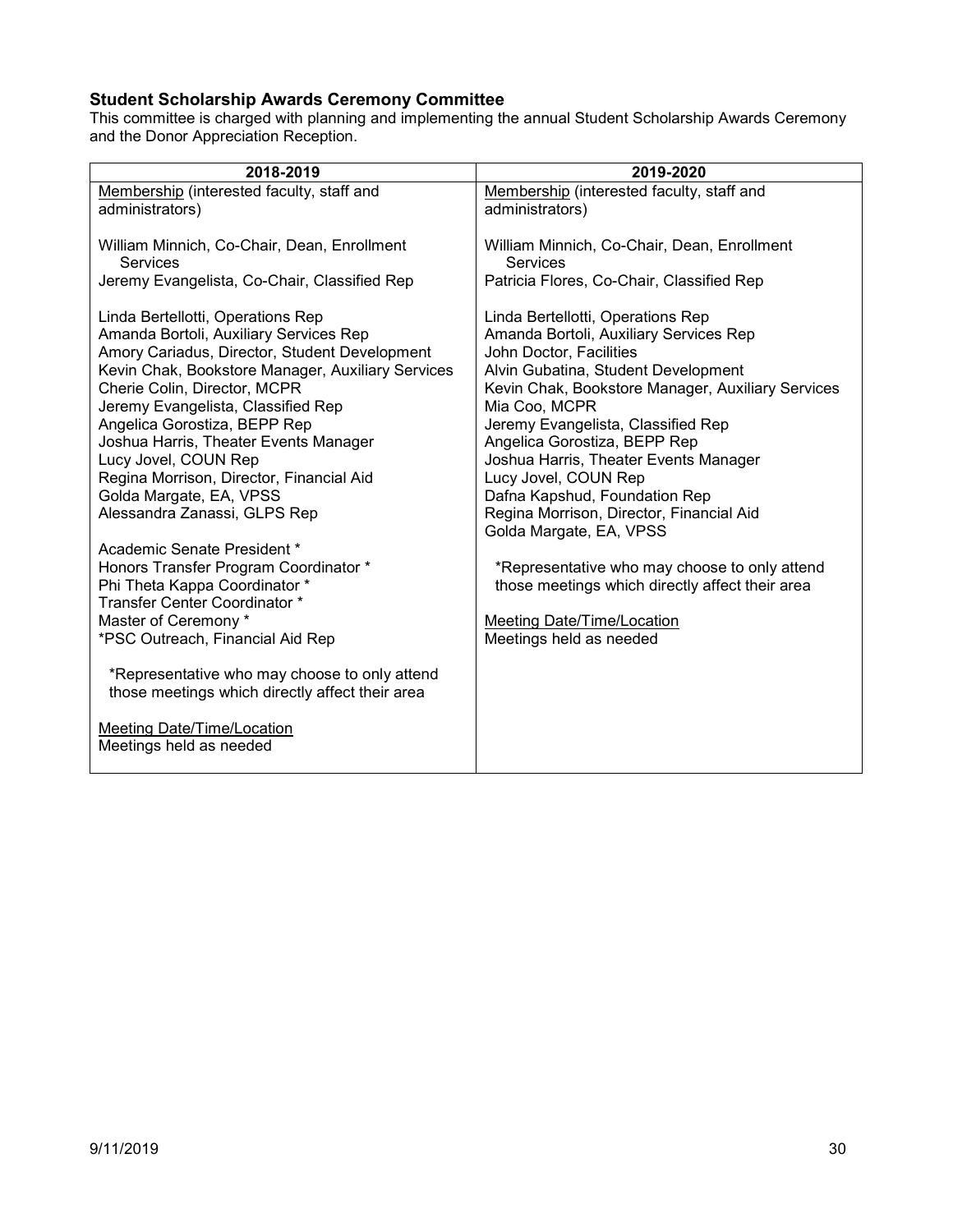# <span id="page-30-0"></span>**Student Services Leadership Team**

| 2018-2019                                                                                                  | 2019-2020                                                                                                                       |
|------------------------------------------------------------------------------------------------------------|---------------------------------------------------------------------------------------------------------------------------------|
| Membership (Vice President of Student Services,                                                            | Membership (Vice President of Student Services,                                                                                 |
| <b>Student Services Divisional Deans, and Managers)</b>                                                    | Student Services Divisional Deans, and Managers)                                                                                |
| Angélica Garcia, VP, Student Services                                                                      | Angélica Garcia, VP, Student Services                                                                                           |
| Michelle Batista, Student Support Manager, VPSS<br>Office<br>Amory Cariadus, Director, Student Development | Michelle Batista, Director Student Support<br>Services/Title IX Deputy Coordinator<br>Alvin Gubatina, Interim Director, Student |
| Gina Ciardella, VRC Rep                                                                                    | Development                                                                                                                     |
| Luis Escobar, Dean, Counseling                                                                             | Gina Ciardella, VRC Rep                                                                                                         |
| Melanie Espinueva- Aure, Faculty Coordinator,                                                              | Luis Escobar, Dean, Counseling                                                                                                  |
| EOP&S<br>Lauren Ford, College Recruiter                                                                    | Melanie Espinueva- Aure, Faculty Coordinator,<br>EOP&S                                                                          |
| Lasana Hotep, Dean, SESP                                                                                   | Jeremy Evangelisa, College Recruiter                                                                                            |
| Katrina Pantig, Program Services Coordinator, SESP<br>Suzanne Poma, Transfer Center COUN Rep               | Carla Grandy, Director Guided Pathways and<br>Comprehensive Redesign                                                            |
| Susan Lorenzo, Registrar, A&R                                                                              | Lasana Hotep, Dean, SESP                                                                                                        |
| Golda Margate, Exec Asst VPSS Office                                                                       | Katrina Pantig, Program Services Coordinator, SESP                                                                              |
| Melissa Matthew, Faculty Coordinator, DRC                                                                  | Lucy Jovel, Transfer Center COUN Rep                                                                                            |
| William Minnich, Dean, Enrollment Services<br>Nathaniel Nevado, GEN COUN Rep                               | Susan Lorenzo, Registrar, A&R<br>Golda Margate, Exec Asst VPSS Office                                                           |
| Regina Morrison, Director, Financial Aid                                                                   | Melissa Matthew, Faculty Coordinator, DRC                                                                                       |
| Michael Stokes, Director, TRiO                                                                             | William Minnich, Dean, Enrollment Services                                                                                      |
| Chad Thompson, Director, SparkPoint                                                                        | Nathaniel Nevado, GEN COUN Rep                                                                                                  |
| Jim Vangele, Chief, Public Safety                                                                          | Regina Morrison, Director, Financial Aid                                                                                        |
| Lavinia Zanassi, Career COUN Rep                                                                           | Michael Stokes, Director, TRiO                                                                                                  |
|                                                                                                            | Chad Thompson, Director, SparkPoint                                                                                             |
|                                                                                                            | Jim Vangele, Chief, Public Safety                                                                                               |
| <b>Meeting Date/Time/Location</b>                                                                          | Lavinia Zanassi, Career COUN Rep                                                                                                |
| Fourth Tuesday of the month                                                                                |                                                                                                                                 |
| $10:00 - 11:30$ a.m.                                                                                       |                                                                                                                                 |
| Building 4, Room 4343                                                                                      | Meeting Date/Time/Location                                                                                                      |
|                                                                                                            | Fourth Tuesday of the month                                                                                                     |
|                                                                                                            | $10:00 - 11:30$ a.m.<br>Building 4, Room 4343                                                                                   |
|                                                                                                            |                                                                                                                                 |
|                                                                                                            |                                                                                                                                 |